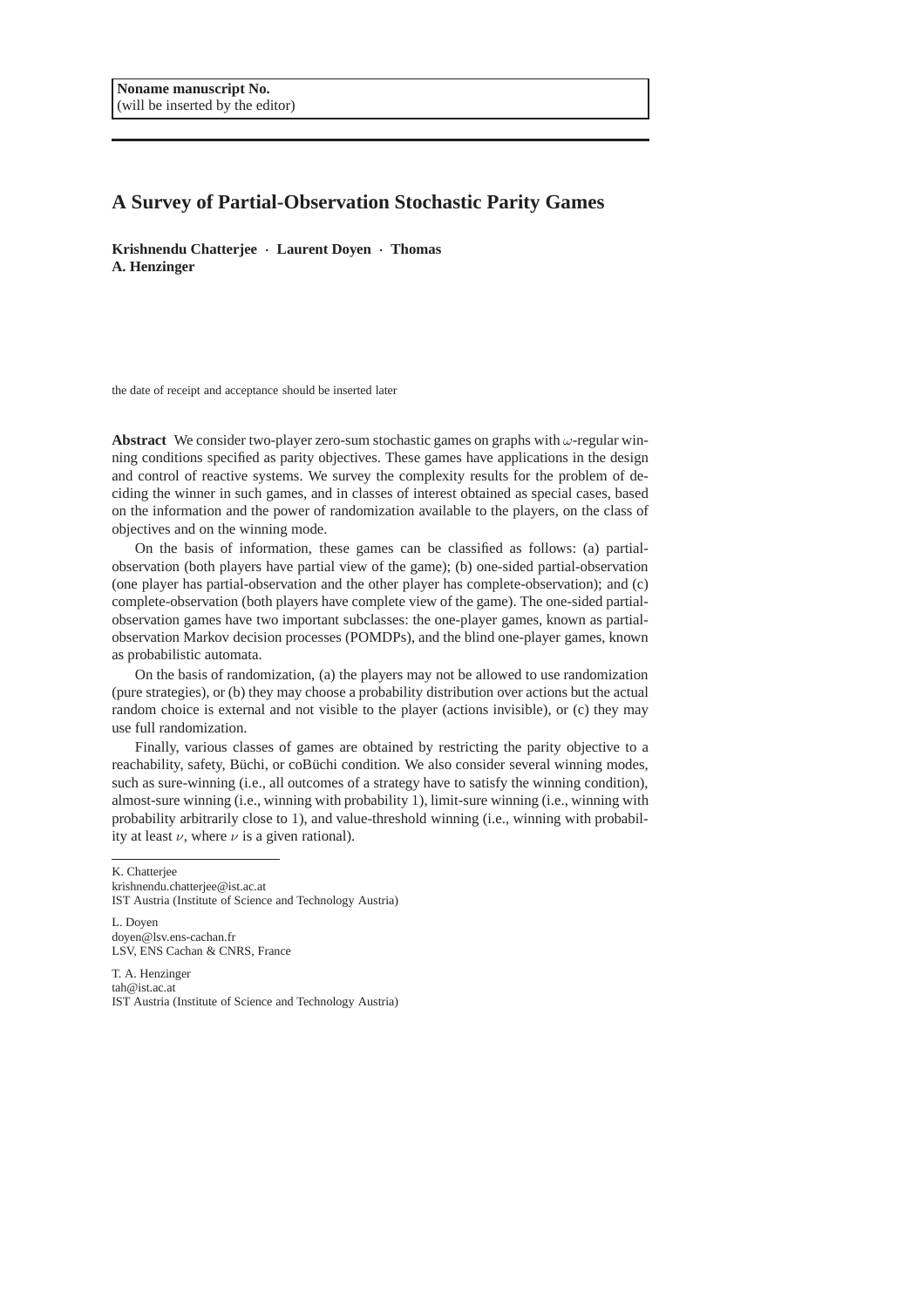## **1 Introduction**

**Games on graphs.** Games played on graphs provide the mathematical framework to analyze several important problems in computer science as well as in mathematics. In particular, the synthesis problem (Church's problem) can be reduced to the construction of a winning strategy in a game played on a graph where the vertices and edges of the graph represent the states and transitions of a reactive system [7,36,34,32]. Game-theoretic formulations have also proved useful for the verification [1], refinement [26], and compatibility checking [22] of reactive systems. Games played on graphs are dynamic games that proceed for an infinite number of rounds. In each round, one of the players chooses a move which, together with the current state, determine a probability distribution over the successor state. An outcome of the game, called a *play*, consists of the infinite sequence of states that are visited.

**Strategies and objectives.** A strategy for a player is a recipe that describes how the player chooses a move to extend a play prefix. Strategies can be classified as follows: *pure* strategies, which always deterministically choose a move to extend the play, and *randomized* strategies, which may choose at a state a probability distribution over the available moves. If the randomized strategy is allowed to observe the result of the move chosen from the probability distribution, then it is a randomized *action-visible* strategy; otherwise it is a randomized *action-invisible* strategy. Objectives are generally Borel measurable functions [31]: the objective for a player is a Borel set B in the Cantor topology on  $Q^{\omega}$  (where Q is the set of states), and the objective is satisfied if the outcome of the game is a member of  $B$ . In verification, objectives are usually ω*-regular languages*. The ω-regular languages generalize the classical regular languages to infinite strings; they occur in the low levels of the Borel hierarchy (they lie in  $\Sigma_3 \cap \Pi_3$ , called the first  $2\frac{1}{2}$ -levels of the Borel hierarchy) and they form a robust and expressive language for determining payoffs for commonly used specifications. We consider the parity objective and its subclasses, which is a canonical form to express  $\omega$ -regular objectives in verification.

**Classification of games.** Games played on graphs can be classified according to the knowledge of the players about the state of the game. Accordingly, there are (a) *partialobservation* games, where each player only has a partial or incomplete view about the states visited and the actions played in the game; (b) *one-sided partial-observation* games, where one player has partial knowledge and the other player has complete knowledge; and (c) *complete-observation* games, where each player has complete knowledge of the play. Partial-observation games are useful to model many important problems related to reactive systems, for example, the interaction of a plant and controller when the plant has private variables not accessible to the controller. The class of one-sided partial-observation games has two important subclasses when there is only one player: (a) one-player partial-observation games, called partial-observation Markov decision processes (POMDPs); and (b) the special case of POMDPs with a single observation, which are called blind POMDPs or probabilistic automata [35].

**Analysis.** The analysis of games can be classified into *qualitative* and *quantitative* analysis. The qualitative analysis consists of the following questions: given an objective and a state of the game, (a) can player 1 ensure that the objective is satisfied with certainty against all strategies of player 2 (*sure winning* problem); (b) can player 1 ensure that the objective is satisfied with probability 1 against all strategies of player 2 (*almost-sure winning* problem); and (c) can player 1 ensure that the objective is satisfied with probability arbitrarily close to 1 against all strategies of player 2 (*limit-sure winning* problem). Given an objective, an initial state of the game, and a rational threshold  $\nu$ , the quantitative analysis problem asks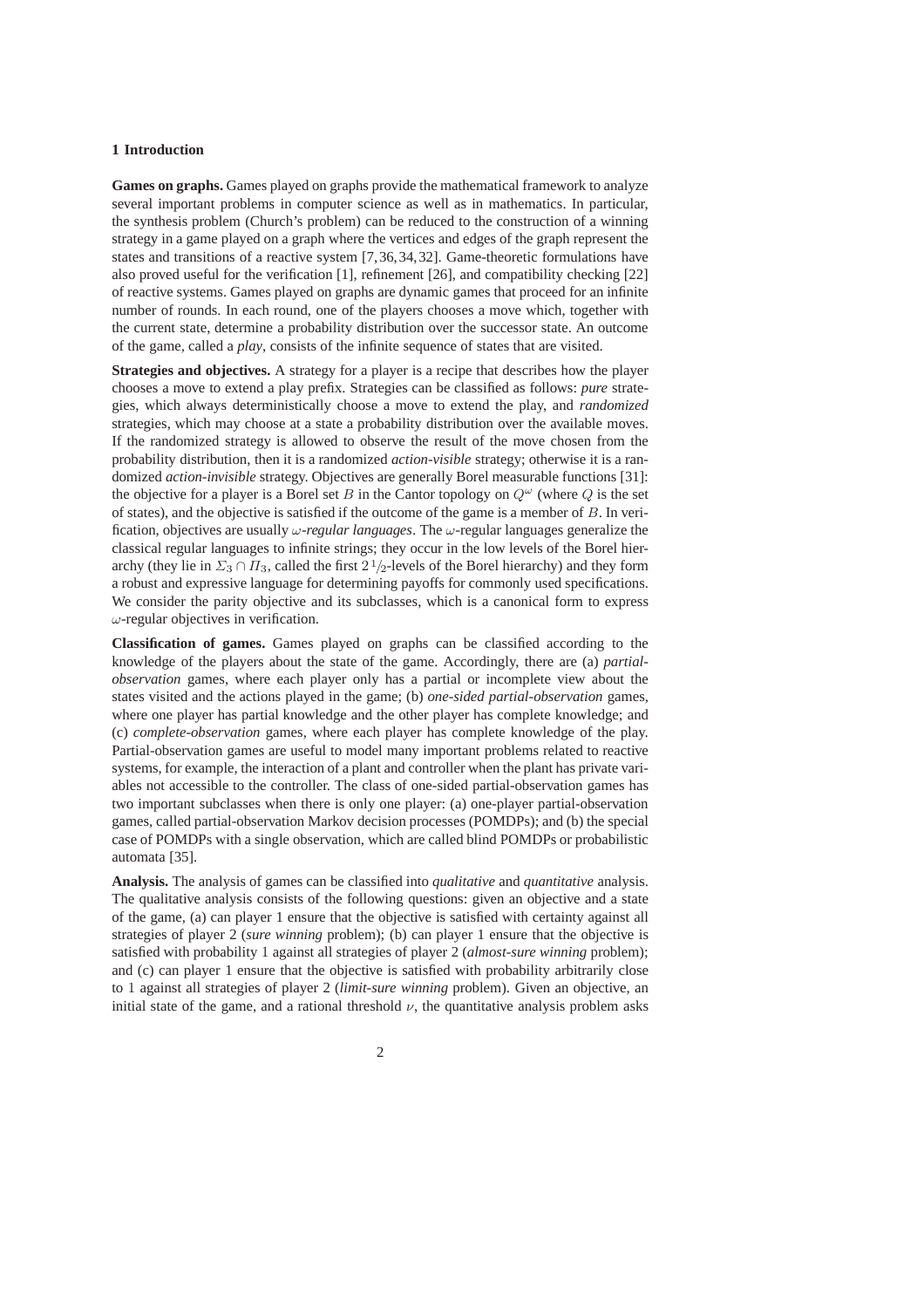whether the maximal probability with which player 1 can ensure the objective against all player-2 strategies is at least  $\nu$ .

**Structure of the paper.** We survey the main complexity results about various classes of partial-observation games, for different classes of parity objectives, for all three types of strategies (pure, randomized action-visible, and randomized action-invisible). We organize the results according to sure winning (see Table 1), almost-sure winning (see Table 2 and Table 3), limit-sure winning (see Table 4), and quantitative analysis (see Table 5).

### **2 Definitions**

We define the class of two-player partial-observation stochastic games, and we consider some relevant subclasses.

 $\sum_{s \in S} \kappa(s) = 1$ . The *support* of  $\kappa$  is the set  $\text{Supp}(\kappa) = \{s \in S \mid \kappa(s) > 0\}$ . We denote by A *probability distribution* on a finite set S is a function  $\kappa : S \to [0,1]$  such that  $\mathcal{D}(S)$  the set of probability distributions on S.

**Stochastic games.** Given finite alphabets  $A_i$  of actions for player  $i$  ( $i = 1, 2$ ), a *two-player stochastic game* (or simply a *game*) is a tuple  $G = \langle Q_1, Q_2, \delta \rangle$  where

- **–** Q<sup>1</sup> is a finite state of player-1 states, Q<sup>2</sup> is a finite state of player-2 states, with Q<sup>1</sup> ∩  $Q_2 = \varnothing$ .
- $\delta : Q_i \times A_i \rightarrow \mathcal{D}(Q_{3-i})$  is a probabilistic transition function.

Let  $Q = Q_1 \cup Q_2$ . Games are played for infinitely many rounds from an initial state  $q_0 \in Q$ . In each round, if the current state is  $q \in Q_i$   $(i \in \{1,2\})$ , then player i chooses an action  $a \in A_i$  and the game proceeds to the next round in state  $q'$  with probability  $\delta(q, a)(q')$ . In this way, the players construct an infinite path called a *play*.

The game is *deterministic* if for  $i = 1, 2$ , for all states  $q \in Q_i$  and all actions  $a \in A_i$ , there exists a state  $q' \in Q_{3-i}$  such that  $\delta(q, a)(q') = 1$ .

**Partial-observation stochastic games.** In partial-observation games, the players have a partial or incomplete view of the states visited in the game, and the views of the two players are in general different. A *partial-observation two-player stochastic game* consists of a game  $G = \langle Q_1, Q_2, \delta \rangle$  and two sets  $\mathcal{O}_i \subseteq 2^Q$   $(i = 1, 2)$  of *observations* for player *i* that define two partitions of Q. The states in an observation of  $\mathcal{O}_i$  are indistinguishable for player i. These partitions uniquely define two functions obs<sub>i</sub>:  $Q \rightarrow \mathcal{O}_i$  ( $i = 1, 2$ ) that map each state  $q \in Q$  to its observation for player i such that  $q \in obs_i(q)$ . A model of games where states may have multiple observations (i.e., the observation sets can overlap) can be encoded in the model where observations form a partition of the state space [17].

Fig. 1 shows an example of a two-player stochastic game where the player-1 states  $Q_1$  =  ${q_1, q_2, q_5}$  are circles, and the player-2 states  $Q_2 = {q_0, q_3, q_4, \mathcal{O}}$  are boxes. The transition from  $q_1$  on a is such that  $\delta(q_1, a)(q_3) = \delta(q_1, a)(\circledcirc) = \frac{1}{2}$ . Observations (not depicted) are  $\mathcal{O}_1 = \{\{q_0\}, \{q_i \mid 1 \leq i \leq 5\}, \{\circledcirc\}\}\$  for player 1, and  $\mathcal{O}_2 = \{\{q_0\}, \{q_1\}, \{q_2\} \dots\}$  for player 2. Hence, player 1 can observe the initial state and the state  $\circledcirc$ , while player 2 can distinguish all states.

**Special cases.** We consider the following subclasses of partial-observation stochastic games:

- **–** *(Observation restriction).* The games with *one-sided partial-observation* are the special case of games where  $\mathcal{O}_2 = \{ \{q\} \mid q \in Q \}$  (equivalently,  $\text{obs}_2(q) = \{q\}$  for all  $q \in Q$ ), i.e. player 2 has complete observation, and only player 1 has partial-observation.
	- 3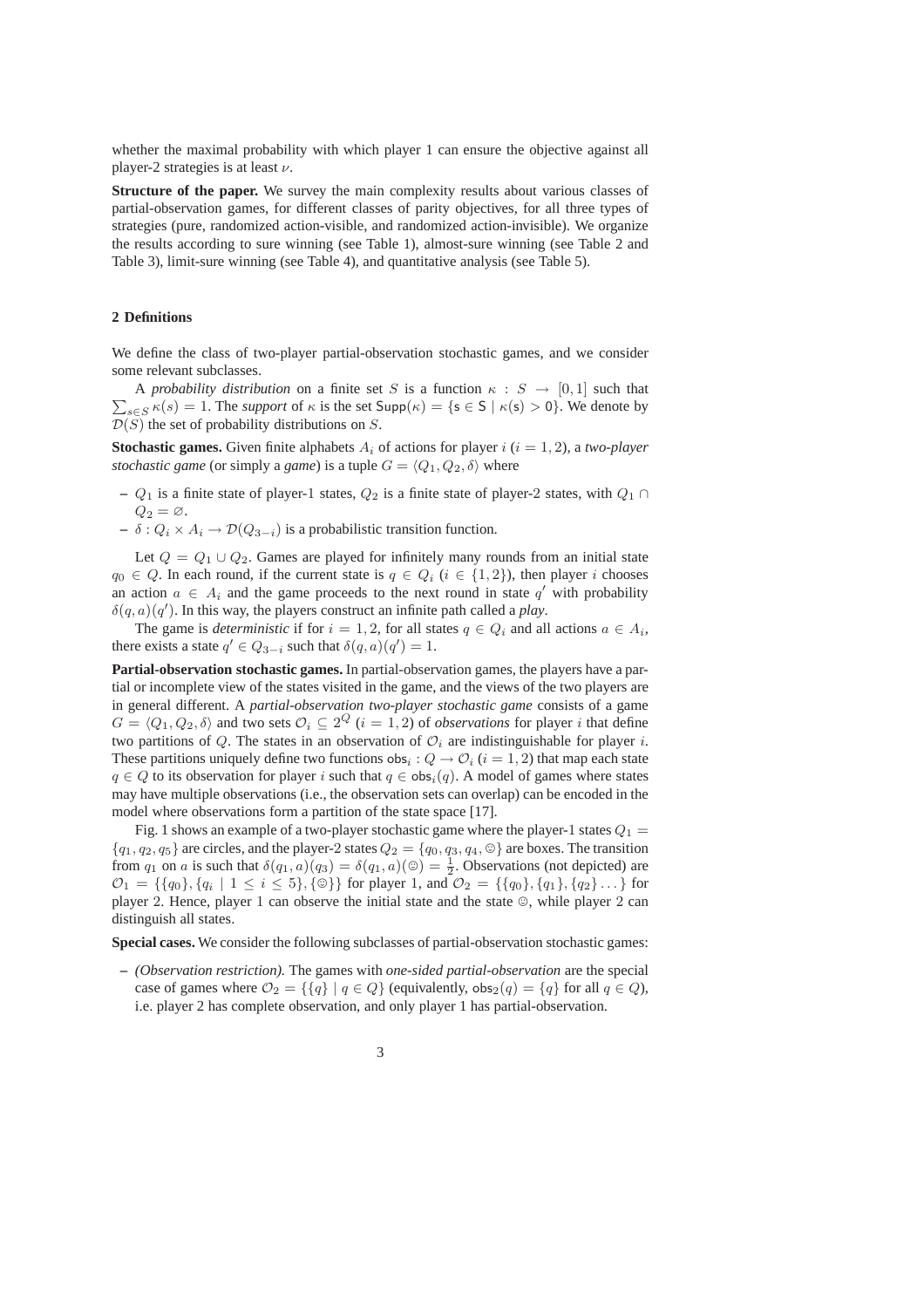

**Fig. 1 A two-player stochastic game.**

The *games of complete observation* are the special case of games where  $\mathcal{O}_1 = \mathcal{O}_2 =$  $\{\{q\} \mid q \in Q\}$ , i.e. every state is visible to each player and hence both players have complete observation. Two-player games of complete observation are also called perfectinformation stochastic games, or  $2 \frac{1}{2}$ -player games.

**–** *(Player restriction).* The *partial-observation Markov decision processes* (POMDP) are the the special case of games where  $A_2$  is a singleton, i.e. only player 1 has multiple choice. An important subclass of POMDP is obtained when player 1 has only one observation (i.e.,  $\mathcal{O}_1 = \{Q\}$ ) and is called blind POMDPs or *probabilistic automata* [35].

**Strategies.** Strategies are recipes used by the players to choose their action. In partialobservation games, it is more powerful to use randomization in strategies, and when randomization is used it is more powerful to observe which action was (randomly) chosen, as compared to the case where the action is not visible. Therefore, we consider the following classes of strategies.

- $\sim$  *Randomized action-visible.* Let  $A_i^{\varepsilon} = A_i \cup {\varepsilon}$ . A *randomized action-visible strategy* in G for player i is a function  $\sigma_i : (\mathcal{O}_i \cdot A_i^{\varepsilon})^* \cdot \mathcal{O}_i \to \mathcal{D}(A_i)$ .
- **–** *Randomized action-invisible.* A *randomized action-invisible strategy* in G for player i is a function  $\sigma_i: \mathcal{O}_i^+ \to \mathcal{D}(A_i)$  where  $\mathcal{O}_i^+$  is the set of nonempty sequences of observations.
- **–** *Pure.* A *pure strategy* in G for player i is a randomized action-invisible strategy such that for all observation sequences  $\rho \in \mathcal{O}_i^+$ , there exists an action  $a \in A_i$  such that  $\sigma_i(\rho)(a) = 1.$

For pure strategies, it does not matter whether the actions are visible or not because given a pure strategy  $\sigma_i$ , and a finite prefix  $\rho \in \mathcal{O}_i^+$ , the actions played by player i along  $\rho$ can be completely reconstructed.

Note that games where the players use randomized action-visible strategies can be encoded into games where the actions are invisible, in which the last action played is stored in the state space, and the observations on states are enriched to reveal the last action. This encoding has a polynomial blow-up. The same trick can be used to encode games where the actions can be partially observed (e.g., through observations on the action sets) into games with actions invisible [25]. Hence the model with action invisible is more general.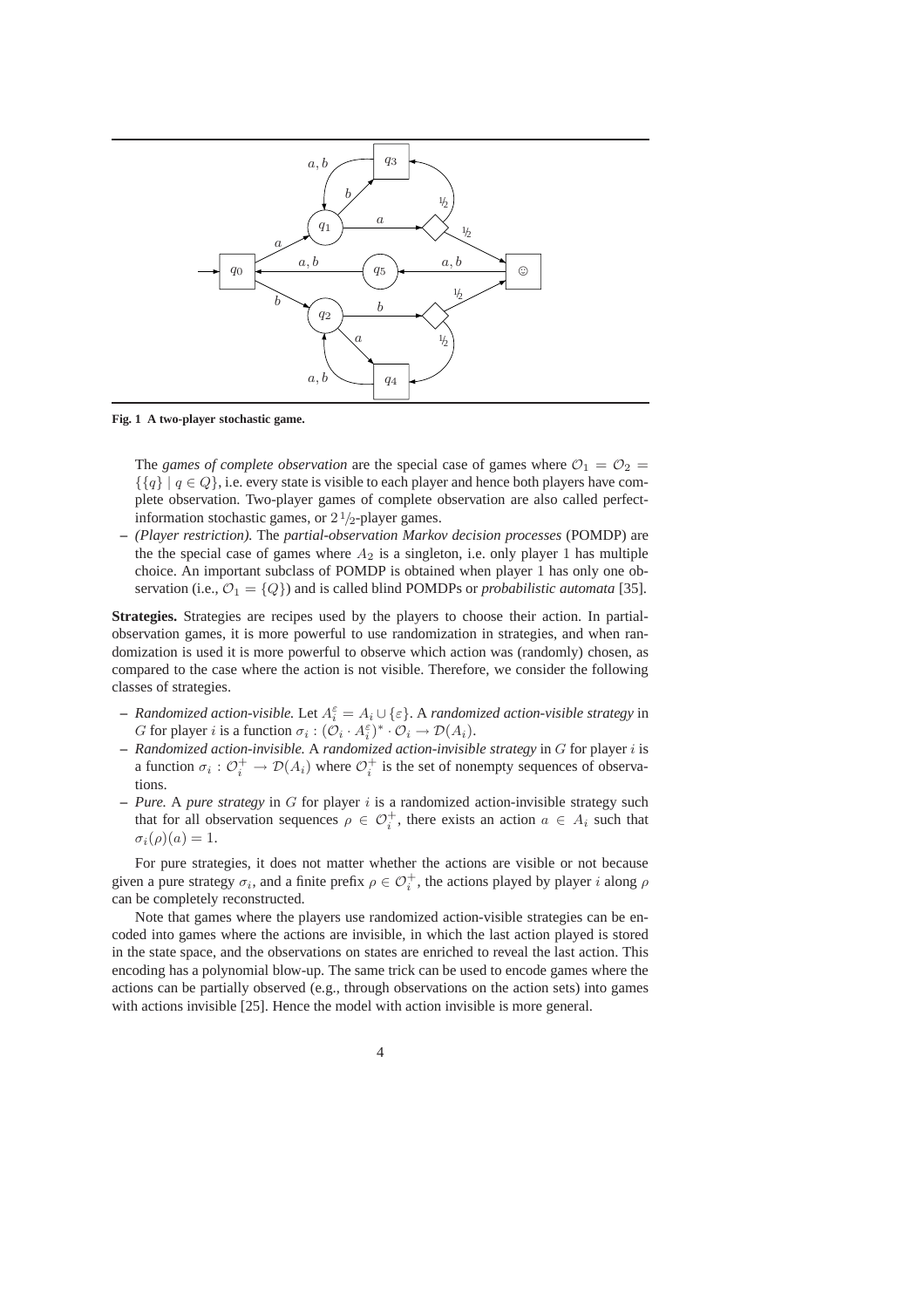**Memory of strategies.** A randomized action-invisible strategy for player i uses *finitememory* if it can be encoded by a deterministic transducer  $\langle \text{Mem}, m_0, \alpha_u, \alpha_n \rangle$  where Mem is a finite set (the memory of the strategy),  $m_0 \in$  Mem is the initial memory value,  $\alpha_u$  : Mem  $\times$   $\mathcal{O}_i$   $\rightarrow$  Mem is an update function, and  $\alpha_n$  : Mem  $\times$   $\mathcal{O}_i$   $\rightarrow$   $\mathcal{D}(A_i)$  is a next-move function. The *memory size* of the strategy is the number |Mem| of memory values. The strategy is *memoryless* if  $|\text{Mem}| = 1$ . If the current observation is  $o \in \mathcal{O}_i$ , and the current memory value is  $m$ , then the strategy chooses the next action according to the probability distribution  $\alpha_n(m, o)$ , and the memory is updated to  $\alpha_n(m, o)$ . Formally,  $\langle \text{Mem}, m_0, \alpha_u, \alpha_n \rangle$  defines the strategy  $\sigma$  such that  $\sigma(\rho \cdot o) = \alpha_n(\hat{\alpha}_u(m_0, \text{obs}_1(\rho)), o)$  for all  $\rho \in \mathcal{O}_i^*$  and  $o \in \mathcal{O}_i$ , where  $\hat{\alpha}_u$  extends  $\alpha_u$  to sequences of observations as expected. The memory used by randomized action-visible strategies can be defined analogously.

**Outcome.** Strategies induce a set of plays and a (probability) measure  $\mu$  over play prefixes, defined as follows:

 $-$  For randomized action-visible strategies, we lift the functions obs<sub>i</sub> to sequences of interleaved states and actions: for  $i = 1, 2$ , denote by  $obs_i(q_0a_0q_1a_1 \ldots q_k)$  the sequence  $\mathsf{obs}_i(q_0) a'_0 \mathsf{obs}_i(q_1) a'_1 \dots \mathsf{obs}_i(q_k)$  where  $a'_j = a_j$  if  $q_j \in Q_i$ , and  $a'_j = \varepsilon$  if  $q_j \in Q_{3-i}$ . Let state( $q_0a_0q_1a_1 \ldots q_k$ ) be the sequence  $q_0q_1 \ldots q_k$  (i.e., the projection that removes all actions).

A play  $\rho = q_0 q_1 \dots$  is an *outcome* of the randomized action-visible strategies  $\sigma_1$ for player 1 and  $\sigma_2$  for player 2 from a state  $q \in Q$  if  $q_0 = q$  and there exists a sequence  $\pi = q_0 a_0 q_1 a_1 \dots q_k$  such that  $\rho = \text{state}(\pi)$  and for all  $j \geq 0$ , if  $q_j \in Q_i$  then  $\sigma_i(\textsf{obs}_i(q_0a_0q_1\dots q_j))(a_j) > 0$ , and  $\delta(q_j, a_j)(q_{j+1}) > 0$ . We denote by Outcome(G, q,  $\sigma_1$ ,  $\sigma_2$ ) the set of all outcomes of the strategies  $\sigma_1$  and  $\sigma_2$  from q. Define the function  $\xi_q^{\sigma_1,\sigma_2}$ :  $(Q \cdot (A_1 \cup A_2))^* \cdot Q \rightarrow [0,1]$  inductively as follows. Let  $\xi_q^{\sigma_1,\sigma_2}(q_0) = 1$  if  $q_0 = q$ , and  $\xi_q^{\sigma_1,\sigma_2}(q_0) = 0$  if  $q_0 \neq q$ . For all  $\pi \in (Q \cdot (A_1 \cup A_2))^* \cdot Q$ , and  $q' \in Q$ , let  $i \in \{1,2\}$  such that  $\textsf{Last}(\pi) \in Q_i$  (where  $\textsf{Last}(\pi)$  is the last state in the sequence  $\pi$ ), and define

$$
\xi_q^{\sigma_1, \sigma_2}(\pi \cdot a \cdot q') = \begin{cases} \xi_q^{\sigma_1, \sigma_2}(\pi) \cdot \sigma_i(\text{obs}_i(\pi))(a) \cdot \delta(\text{Last}(\pi), a)(q') & \text{if } a \in A_i \\ 0 & \text{if } a \in A_{3-i} \end{cases}
$$

From  $\xi_q^{\sigma_1,\sigma_2}$ , define the function  $\mu_q^{\sigma_1,\sigma_2}$  :  $Q^+ \to [0,1]$  by

$$
\mu_q^{\sigma_1,\sigma_2}(\rho) = \sum_{\pi \in (Q \cdot (A_1 \cup A_2))^* \cdot Q \mid \text{state}(\pi) = \rho} \xi_q^{\sigma_1,\sigma_2}(\pi).
$$

- $-$  For randomized action-invisible strategies, we lift the functions  $obs<sub>i</sub>$  to sequences of states and denote by  $obs_i(q_0q_1 \tldots q_k)$  the sequence  $obs_i(q_0)obs_i(q_1) \tldots obs_i(q_k)$ .
	- A play  $\rho = q_0 q_1 \dots$  is an *outcome* of the strategies  $\sigma_1$  for player 1 and  $\sigma_2$  for player 2 from a state  $q \in Q$  if  $q_0 = q$  and for all  $j \geq 0$ , if  $q_j \in Q_i$  then there exists  $a \in A_i$  such that  $\sigma_i(\text{obs}_i(q_0 \ldots q_i))(a) > 0$ , and  $\delta(q_i, a)(q_{i+1}) > 0$ . We denote by Outcome(G, q,  $\sigma_1$ ,  $\sigma_2$ ) the set of all outcomes of the strategies  $\sigma_1$  and  $\sigma_2$  from q. Define the function  $\mu_q^{\sigma_1,\sigma_2}: Q^+ \to [0,1]$  inductively as follows. Let  $\mu_q^{\sigma_1,\sigma_2}(q_0) = 1$  if  $q_0 = q$ , and  $\mu_q^{\sigma_1, \sigma_2}(q_0) = 0$  if  $q_0 \neq q$ . For all  $\rho \in Q^+$  and  $q \in Q$ , let  $i \in \{1, 2\}$  such that Last( $\rho$ )  $\in Q_i$  (where Last( $\rho$ ) is the last state in the sequence  $\rho$ ), and define

$$
\mu_q^{\sigma_1,\sigma_2}(\rho \cdot q) = \mu_q^{\sigma_1,\sigma_2}(\rho) \cdot \sum_{a_i \in A_i} \sigma_i(\text{obs}_i(\rho))(a_i) \cdot \delta(\text{Last}(\rho),a_i)(q).
$$

5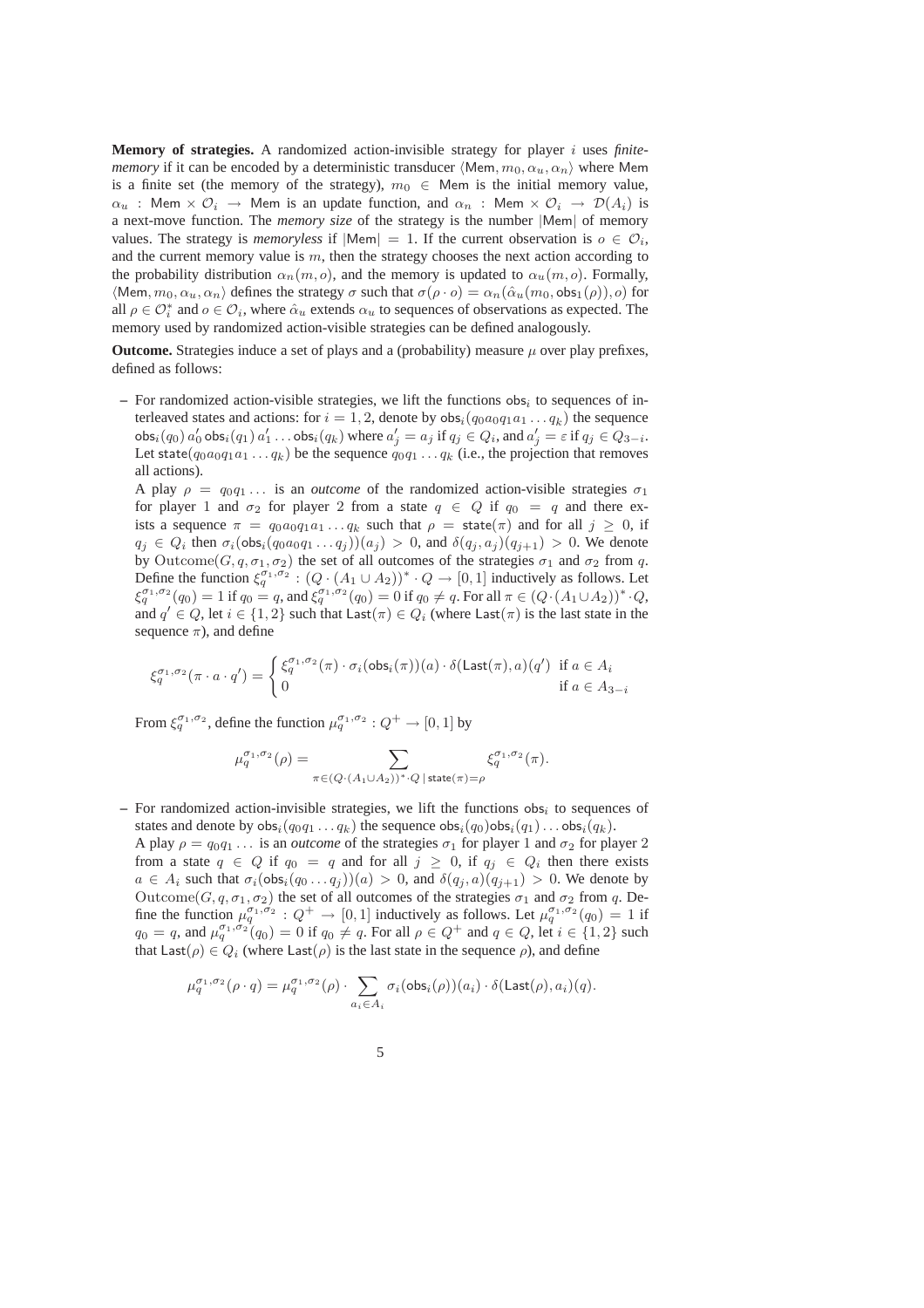**–** The definition of outcome for pure strategies is derived as a special case of the definition of outcome for randomized action-invisible strategies.

By Caratheódary's extension theorem, the function  $\mu_q^{\sigma_1,\sigma_2}$  can be uniquely extended to a probability measure  $\Pr_q^{\sigma_1, \sigma_2}(\cdot)$  over Borel sets of infinite plays [39,6].

**Objectives.** An *objective* in G is a Borel set  $\varphi \subseteq Q^{\omega}$  of plays in the Cantor topology on  $Q^{\omega}$  [28]. All objectives we consider in this paper lie in the first  $2\frac{1}{2}$ -levels of the Borel hierarchy. We specifically consider the parity objective, which is a canonical form to express all  $\omega$ -regular objectives [38]. For a play  $\rho = q_0q_1q_2...$ , denote by  $\text{Inf}(\rho) = \{q \in Q \mid \forall i \geq 1\}$  $0·\exists j \geq i : q_j = q$  the set of states that occur infinitely often in  $\rho$ . We consider the following objectives.

- **–** *Reachability and safety objectives.* Given a set T ⊆ Q of target states, the *reachability* objective Reach $(\mathcal{T}) = \{q_0q_1q_2\ldots \in Q^{\omega} \mid \exists k \geq 0 : q_k \in \mathcal{T}\}\)$  requires that a target state in T be visited at least once. Dually, the *safety* objective  $\mathsf{Safe}(\mathcal{T}) = \{q_0q_1q_2... \in Q^{\omega} \mid \mathcal{S} \in \mathcal{S} \}$  $\forall k > 0 : q_k \in \mathcal{T}$  requires that only states in T be visited.
- **–** *Buchi and coBuchi objectives.* Given a set  $\mathcal{T} \subseteq Q$  of target states The *Buchi* objective Buchi $(\mathcal{T}) = \{ \rho \in Q^{\omega} \mid \text{Inf}(\rho) \cap \mathcal{T} \neq \emptyset \}$  requires that a state in  $\mathcal{T}$  be visited infinitely often. Dually, the *coBuchi* objective coBuchi $(\mathcal{T}) = \{ \rho \in \mathcal{Q}^{\omega} \mid \text{Inf}(\rho) \subseteq \mathcal{T} \}$  requires that only states in  $T$  be visited infinitely often.
- **–** *Parity objectives.* For  $d \text{ ∈ ℕ}$ , let  $p : Q → \{0, 1, \ldots, d\}$  be a *priority function* that maps each state to a nonnegative integer priority. The *parity* objective Parity $(p) = \{ \rho \in$  $Q^{\omega}$  | min{ $p(q)$  |  $q \in \text{Inf}(\rho)$ } is even} requires that the smallest priority that appears infinitely often be even.

Note that a reachability objective Reach( $T$ ) can be viewed as a special case of Büchi objectives, and safety objectives are special cases of coBüchi objectives.

And the objectives Buchi(T) and coBuchi(T) are special cases of parity objectives defined by respective priority functions  $p_1, p_2$  such that  $p_1(q) = 0$  and  $p_2(q) = 2$  if  $q \in \mathcal{T}$ , and  $p_1(q) = p_2(q) = 1$  otherwise.

**Winning modes.** Given a game structure G, a state q, and an objective  $\varphi$ , and classes  $C_1$ ,  $C_2$ of strategies, we say that:

- $-$  a strategy  $σ₁ ∈ C₁$  for player 1 is *sure winning* if Outcome( $G, q, σ₁, σ₂) ⊆ φ$  for all strategies  $\sigma_2 \in C_2$  for player 2,
- **–** a strategy  $\sigma_1 \in C_1$  for player 1 is *almost-sure winning* if  $\Pr_q^{\sigma_1,\sigma_2}(\varphi) = 1$  for all strategies  $\sigma_2 \in C_2$  for player 2,
- **–** player 1 is *limit-sure winning* if for all  $\varepsilon > 0$  there exists a strategy  $\sigma_1 \in C_1$  for player 1 such that for all strategies  $\sigma_2 \in C_2$  for player 2, we have  $\Pr_q^{\sigma_1, \sigma_2}(\varphi) \geq 1 - \epsilon$ ,
- **−** the *value function*  $\langle\!\langle 1 \rangle\!\rangle_{val}^G(\varphi) : Q \to \mathbb{R}$  for player 1 assigns to every state the maximal probability with which player 1 can guarantee that  $\varphi$  using a strategy in  $C_1$ , against all strategies of  $C_2$  for player 2. Formally, let

$$
\langle \langle 1 \rangle \rangle_{val}^G(\varphi)(q) = \sup_{\sigma_1 \in \mathcal{C}_1} \inf_{\sigma_2 \in \mathcal{C}_2} \Pr_q^{\sigma, \sigma_2}(\varphi).
$$

In the above definitions, the class  $C_2$  of player-2 strategies can be taken as any of the three classes of strategies we have defined (i.e., pure, randomized action-invisible, or randomized action-visible) without changing the definition. This is because once a strategy of player 1 is fixed, we obtain a (possibly infinite-state) POMDP in which pure strategies are sufficient for parity objectives [15].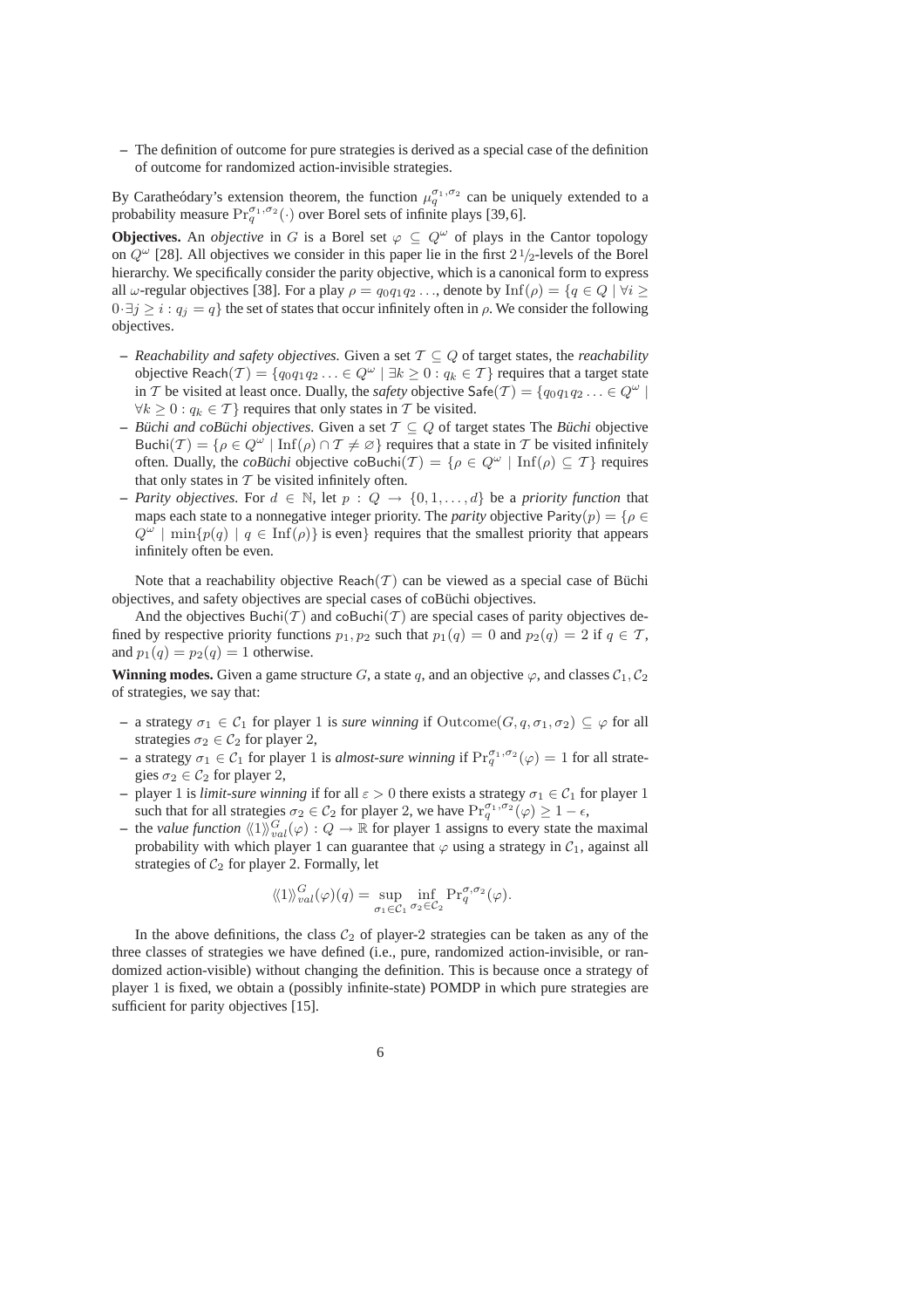For limit-sure and the value function, the complexity and decidability results presented in this survey are independent of the choice of the class  $C_1$  among the three classes we have defined.

**Qualitative and quantitative analysis.** We are interested in the problems of deciding, given a game G, a state q, and an objective  $\varphi$ , whether there exists a {pure, randomized actioninvisible, randomized action-visible strategy for player 1 that is {sure, almost-sure} winning from q for the objective  $\varphi$ , or whether player 1 is limit-sure winning from q for the objective  $\varphi$ 

Given a rational value  $0 \le \nu \le 1$ , the *value decision problem* asks whether the value  $\langle \langle 1 \rangle_{val}^G(\varphi)(q)$  of the game at q is at least v. The qualitative analysis consists of the sure, almost-sure and limit-sure winning problems, and the quantitative analysis is the value decision problem.

Consider the objective Buchi( $\{\circledcirc\}$ ) in the example of Fig. 1. There is no sure winning strategy for player 1 for this objective, but player 1 has an almost-sure winning strategy that uses randomization (play everywhere a and b with probability  $\frac{1}{2}$ ), as well as a pure almostsure winning strategy (alternate playing  $a$  and  $b$ ). Hence for the three classes of strategies, we have  $\langle \langle 1 \rangle \rangle_{val}^G$  (Buchi $(\{\circledcirc\})$ ) $(q_0) = 1$ .

### **3 The Complexity of Partial-Observation Stochastic Parity Games**

In this section we present a survey of results about the computational complexity and strategy complexity of different classes of partial-observation games, with different classes of parity objectives and strategies, both for qualitative and quantitative analysis. We organize the results as follows: we first present the results for sure winning, then for almost-sure winning, followed by limit-sure winning, and finally the quantitative analysis (value problem).

### 3.1 Complexity of sure winning

In this section we consider partial-observation games and its subclasses with parity objectives and the winning mode is sure winning. We first present a simple result from the literature that shows that for sure winning, pure strategies are sufficient for all partial-observation games.

**Pure strategies suffice for sure winning.** The key argument to show that pure strategies suffice for sure winning is as follows. Consider a randomized action-visible strategy  $\sigma_1$  for player 1, let  $\sigma_1^P$  be a pure strategy such that for all finite prefixes  $\rho$ , the strategy  $\sigma_1^P(\rho)$ chooses an action from  $\text{Supp}(\sigma_1(\rho))$ . Then for all states q and all strategies  $\sigma_2$  for player 2, we have Outcome $(G, q, \sigma_1^P, \sigma_2) \subseteq$  Outcome $(G, q, \sigma_1, \sigma_2)$ , and thus if  $\sigma_1$  is sure winning, then so is  $\sigma_1^P$ .

**Counting spoiling strategies.** To spoil a strategy of player 1 (for sure-winning), player 2 does not need the full memory of the history of the play, but only needs counting strategies [17]. We say that a pure strategy  $\sigma_2$  for player 2 is *counting* if for all finite prefixes  $\rho$ ,  $\rho'$ such that  $|\rho| = |\rho'|$ , we have  $\sigma_2(\rho) = \sigma_2(\rho')$ . The memory needed by a counting strategy is only the number of turns that have been played. This type of strategy is sufficient to spoil the non-winning strategies of player 1 [17].

**Sure winning coincide for partial-observation and one-sided games.** For all partitions  $\mathcal{O}_2$ of a partial-observation game, counting strategies are valid strategies. Since pure strategies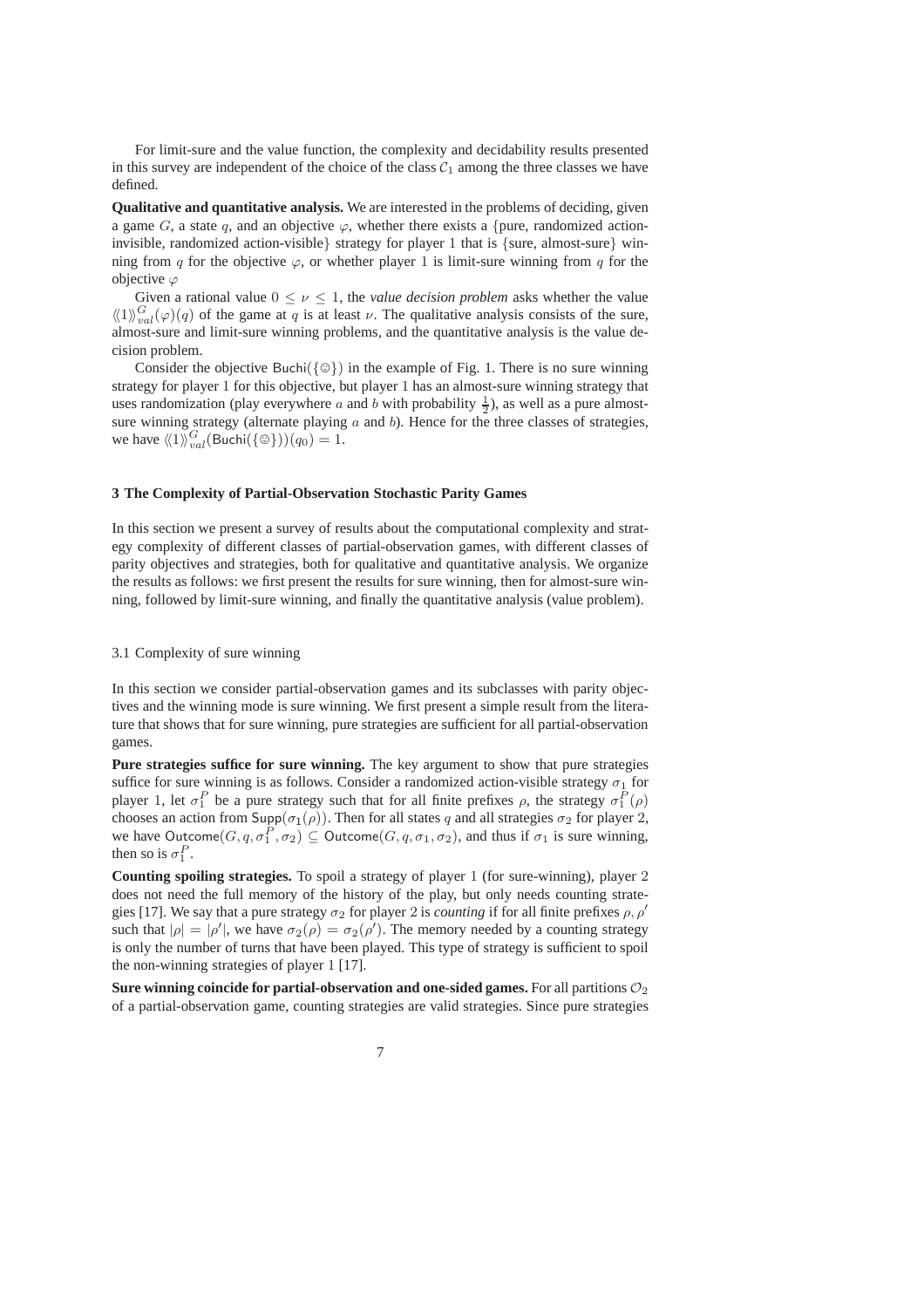suffice for sure winning and counting strategies suffice for spoiling pure strategies, it follows that for spoiling strategies in sure winning games, the observation for player 2 does not matter, and hence for sure winning, partial-observation and one-sided games coincide.

**Computational complexity of sure winning.** We now summarize the results related to the computational complexity of sure winning in various classes of partial-observation games. The following basic facts follow from the above argument: (1) For sure winning, pure strategies are as powerful as randomized action-visible strategies, and hence we only focus on pure strategies. (2) For sure winning, partial-observation games are equivalent as the special class of one-sided partial-observation games.

- 1. *Complete-observation games.* The results for complete-observation games are as follows: (1) safety and reachability objectives can be solved in linear time (this is alternating reachability in AND-OR graphs) [27]; (2) Büchi and coBüchi objectives can be solved in quadratic time [38]; and (3) parity objectives lie in NP ∩ coNP and no polynomial time algorithm is known [23]. The results for sure winning are derived as follows: for sure winning since all paths need to satisfy the objective, the probabilistic choices can be interpreted as the choice of the adversary (player 2) and then we obtain complete-observation deterministic games, and all results follow from the results for complete-observation deterministic games.
- 2. *Probabilistic automata and POMDPs.* The sure winning problem for probabilistic automata is the same as the blind games problem considered by Reif [37], and the POMDP problem is same as the sure winning problem for one-sided deterministic games (again interpreting the probabilistic choice as adversarial choice). The results for blind games are as follows: using the subset construction technique, Reif showed that the blind games problem can be solved as a graph problem on an exponentially large graph for reachability objectives [37]. It follows from [17] that the same (subset construction) technique also works for parity objectives, and [5] presents a reduction of parity objectives to safety objectives. As a consequence it follows that the sure winning problem for probabilistic automata with parity objectives can be solved in PSPACE, and the PSPACE lower bound follows from the universality problem for non-deterministic finite automata [37]. Hence we have PSPACE-completeness for the sure winning problem for probabilistic automata. The result for POMDPs is the same as for one-sided games discussed below.
- 3. *One-sided and partial-observation games.* The results for one-sided partial-observation games are as follows: (1) the EXPTIME-completeness for reachability objectives follows from the results of [37]; (2) the EXPTIME-completeness for safety objectives follows from the results of [5]; and (3) the EXPTIME-upper bound for all parity objectives follows from the results of  $[17]$  and hence it follows that for all Büchi, coBüchi and parity objectives we have EXPTIME-complete bound. Again the EXPTIME upper bound follows by constructing and solving an exponential-size game of complete observation. The lower bound follows from a reduction of the membership problem of alternating polynomial space Turing machines. The results follow for partial-observation games as sure winning for partial-observation games coincides with sure winning for one-sided partial-observation games.

The results are summarized in Theorem 1 and shown in Table 1.

**Strategy complexity of sure winning.** The sure winning problem for complete-observation games is the same as complete-observation deterministic games, and hence the existence of pure memoryless sure winning strategies for complete-observation games with parity objectives follows from the results of [23]. For probabilistic automata, POMDP, and partialobservation games, sure-winning strategies of exponential size suffices: the witness sure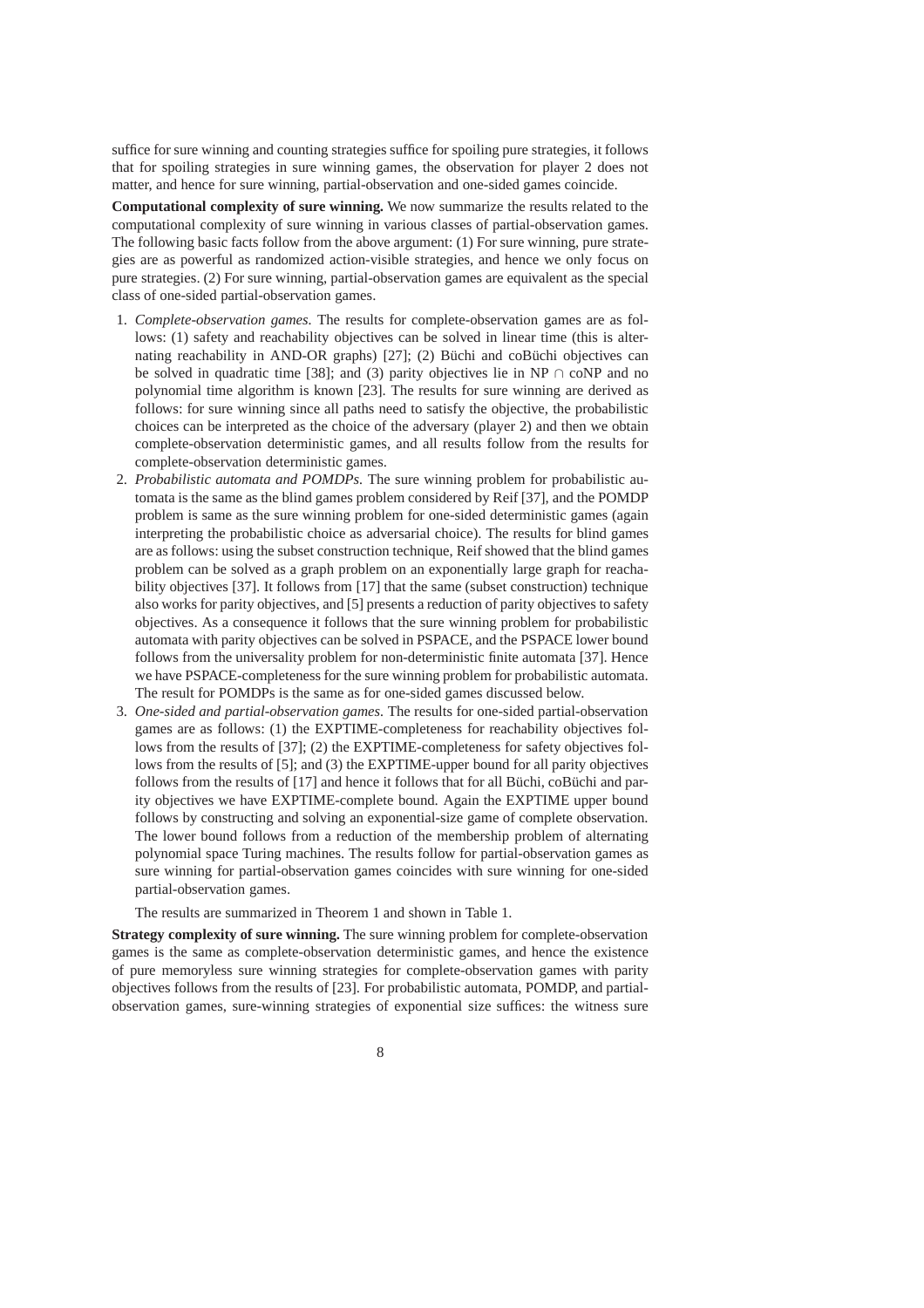|              | Complete-observation | Prob. Automata | <b>POMDP</b>  | One-sided     | Partial-observation |
|--------------|----------------------|----------------|---------------|---------------|---------------------|
| Safety       | Linear-time          | PSPACE-comp.   | EXPTIME-comp. | EXPTIME-comp. | EXPTIME-comp.       |
| Reachability | Linear-time          | PSPACE-comp.   | EXPTIME-comp. | EXPTIME-comp. | EXPTIME-comp.       |
| <b>Büchi</b> | Ouadratic-time       | PSPACE-comp.   | EXPTIME-comp. | EXPTIME-comp. | EXPTIME-comp.       |
| coBüchi      | Ouadratic-time       | PSPACE-comp.   | EXPTIME-comp. | EXPTIME-comp. | EXPTIME-comp.       |
| Parity       | $NP \cap coNP$       | PSPACE-comp.   | EXPTIME-comp. | EXPTIME-comp. | EXPTIME-comp.       |

**Table 1** Complexity of sure winning.

|              | Complete-observation | Prob. Automata | <b>POMDP</b>  | One-sided          | Partial-observation |
|--------------|----------------------|----------------|---------------|--------------------|---------------------|
| Safety       | Linear-time          | PSPACE-comp.   | EXPTIME-comp. | EXPTIME-comp.      | EXPTIME-comp.       |
| Reachability | Linear-time          | PSPACE-comp.   | EXPTIME-comp. | EXPTIME-comp.      | 2EXPTIME-comp.      |
| <b>Büchi</b> | Ouadratic-time       | PSPACE-comp.   | EXPTIME-comp. | EXPTIME-comp.      | 2EXPTIME-comp.      |
| coBüchi      | Ouadratic-time       | Undecidable    | Undecidable   | Undecidable        | Undecidable         |
| Parity       | $NP \cap coNP$       | Undecidable    | Undecidable   | <b>Undecidable</b> | Undecidable         |

**Table 2** Complexity of almost-sure winning: randomized action-visible strategies.

winning strategy is based on the subset construction where the subset represents the *belief* of the player (where belief represents the possible current states of the game). It follows that pure belief-based sure winning strategies exist. The exponential lower bound for memory follows from the fact that the shortest word to witness the non-universality of a non-deterministic finite automata is of exponential size.

#### **Theorem 1 (Complexity of sure winning)** *The following assertions hold:*

- *1. The sure winning problem for complete-observation games (i) with reachability and safety objectives can be solved in linear time; (ii) with Büchi and coBüchi objectives can be solved in quadratic time; and (iii) with parity objectives is in NP*  $\cap$  *coNP.*
- *2. The sure winning problem for probabilistic automata with reachability, safety, Buchi, ¨ coBuchi and parity objectives are PSPACE-complete. ¨*
- *3. The sure winning problem for POMDPs, one-sided partial-observation games, and partial-observation games with reachability, safety, Büchi, coBüchi and parity objectives are EXPTIME-complete.*
- *4. Pure memoryless sure-winning strategies exist in complete-observation parity games. Sure-winning strategies with exponential memory is sufficient for probabilistic automata, POMDP, one-sided partial-observation games, and partial-observation games with parity objectives, and exponential memory is necessary for sure-winning strategies in probabilistic automata with safety and reachability objectives.*

### 3.2 Complexity of almost-sure winning

In this section, we discuss the results for almost-sure winning. In contrast to sure winning in partial-observation games where all problems are decidable, the almost-sure winning problem becomes undecidable in many cases. We start with the main undecidability result related to almost-sure winning.

**Undecidability result for almost-sure winning.** The main undecidability result for the almost-sure winning problem was established in [2] where it was shown that the problem of deciding the existence of a pure almost-sure winning strategy for probabilistic automata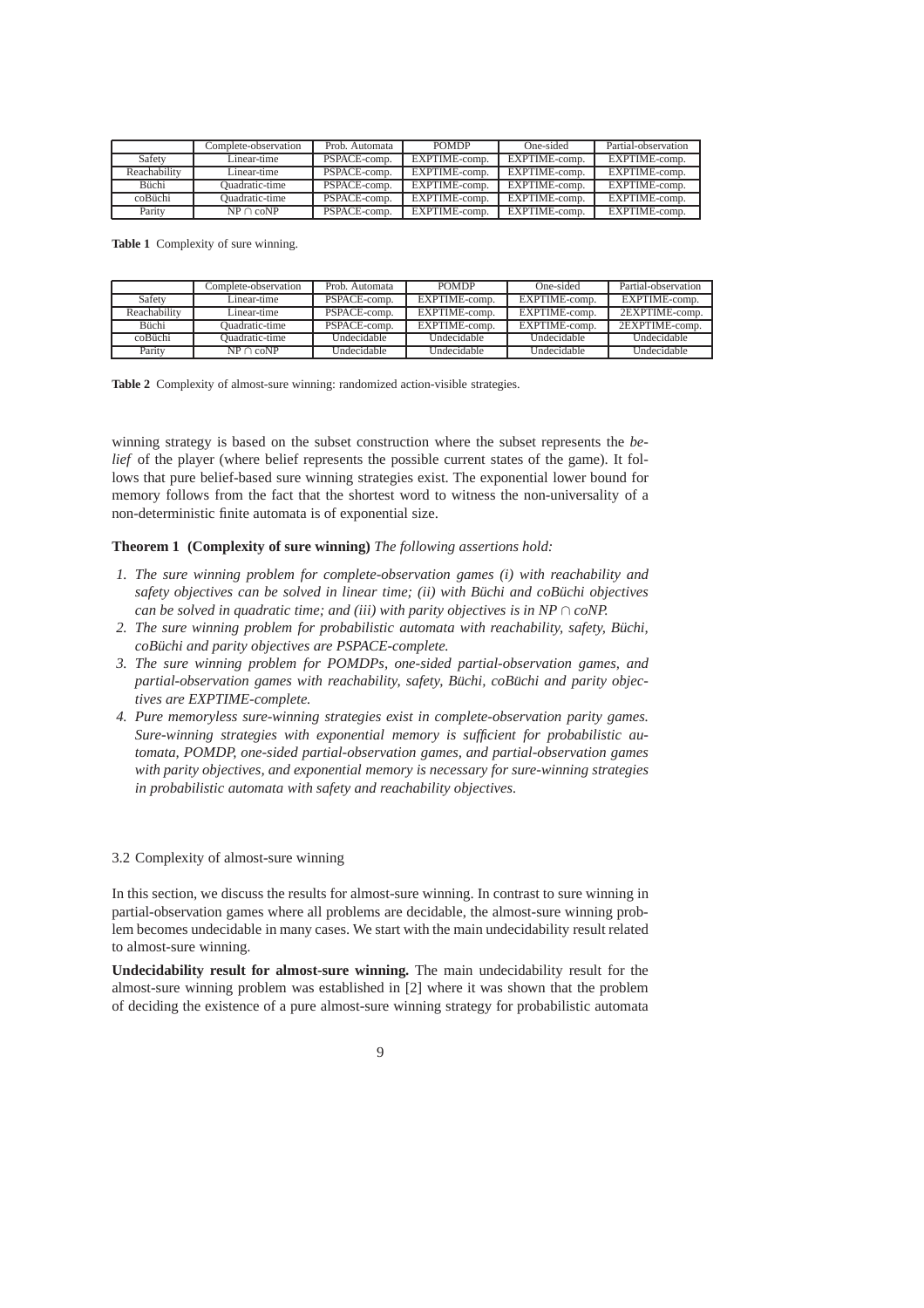with coBüchi objectives is undecidable. The key steps of this deep result are:  $(1)$  First the authors consider the undecidability of the approximation problem for probabilistic automata over finite words which shows that given a probabilistic automata on finite words and a constant  $0 < \varepsilon < 1$  such that either there is a word accepted with probability  $1 - \varepsilon$  or all words are accepted with probability at most  $\varepsilon$ , decide which is the case, is undecidable [30]. (2) Then the approximation problem is reduced to the problem of checking, given two probabilistic Büchi automata, whether there is a word that is accepted with positive probability by both the automata. (3) Using the closure properties of probabilistic B¨uchi automata [3], it follows that the problem of deciding the existence of a word (which is same as a pure strategy for probabilistic automata) that is accepted with positive probability is undecidable for probabilistic automata with Büchi conditions. As the coBüchi condition is dual to the Büchi condition, and almost-sure acceptance criteria is dual to acceptance with positive probability, it follows that the problem of deciding the existence of pure almost-sure winning strategy for probabilistic automata with coBüchi objectives is undecidable.

**Undecidability result for randomized strategies.** As discussed above, the existence of pure almost-sure winning strategy for probabilistic automata with coBüchi objectives is undecidable. It was established in [15] that for POMDPs pure strategies are as powerful as randomized action-visible strategies for all objectives (i.e., for one-player games randomization is not useful for strategies). As a consequence it follows that the existence of randomized action-visible almost-sure winning strategy for probabilistic automata coincides with the existence of pure almost-sure winning strategies. Hence it follows that the existence of almostsure winning strategy for probabilistic automata, POMDPs, one-sided partial-observation games, and partial observation games is undecidable for coBüchi (and hence also for parity) objectives for all classes (pure, randomized action-visible, and randomized action-invisible) of strategies.

**Some basic facts.** In contrast to sure winning in all classes of games and almost-sure winning for probabilistic automata and POMDPs, where pure strategies are as powerful as randomized action-visible strategies, the scenario is quite different for one-sided partialobservation games. It was shown in [17, Example 2.3] that for almost-sure winning, randomized action-visible strategies are more powerful than pure strategies for one-sided partialobservation games with reachability objectives (and the example of [17] also shows that randomized action-invisible strategies are more powerful than pure strategies for almostsure winning in one-sided partial-observation games). It was shown in [21, Section 3] that for one-sided partial-observation games, randomized action-visible strategies are more powerful than randomized action-invisible strategies for almost-sure winning with reachability objectives. For safety objectives, the counter-examples are always finite prefixes, and it can be shown that for a given strategy for player 1 if there is a strategy for player 2 to produce a finite counter-example, then the finite counter-example is produced with some constant positive probability. It follows that for partial-observation games and one-sided partialobservation games, and all the subclasses with safety objectives, the almost-sure problem coincide with the sure winning problem.

**Complexity of almost-sure winning: randomized action-visible strategies.** We now summarize the results related to the computational complexity of deciding the existence of randomized action-visible almost-sure winning strategies in various classes of partialobservation games. As for safety objectives the results are exactly the same as in the case of sure winning, we omit the discussion of safety objectives below.

1. *Complete-observation games.* A quadratic-time reduction of the almost-sure winning problem to the sure winning problem for parity objectives was established in [18,12].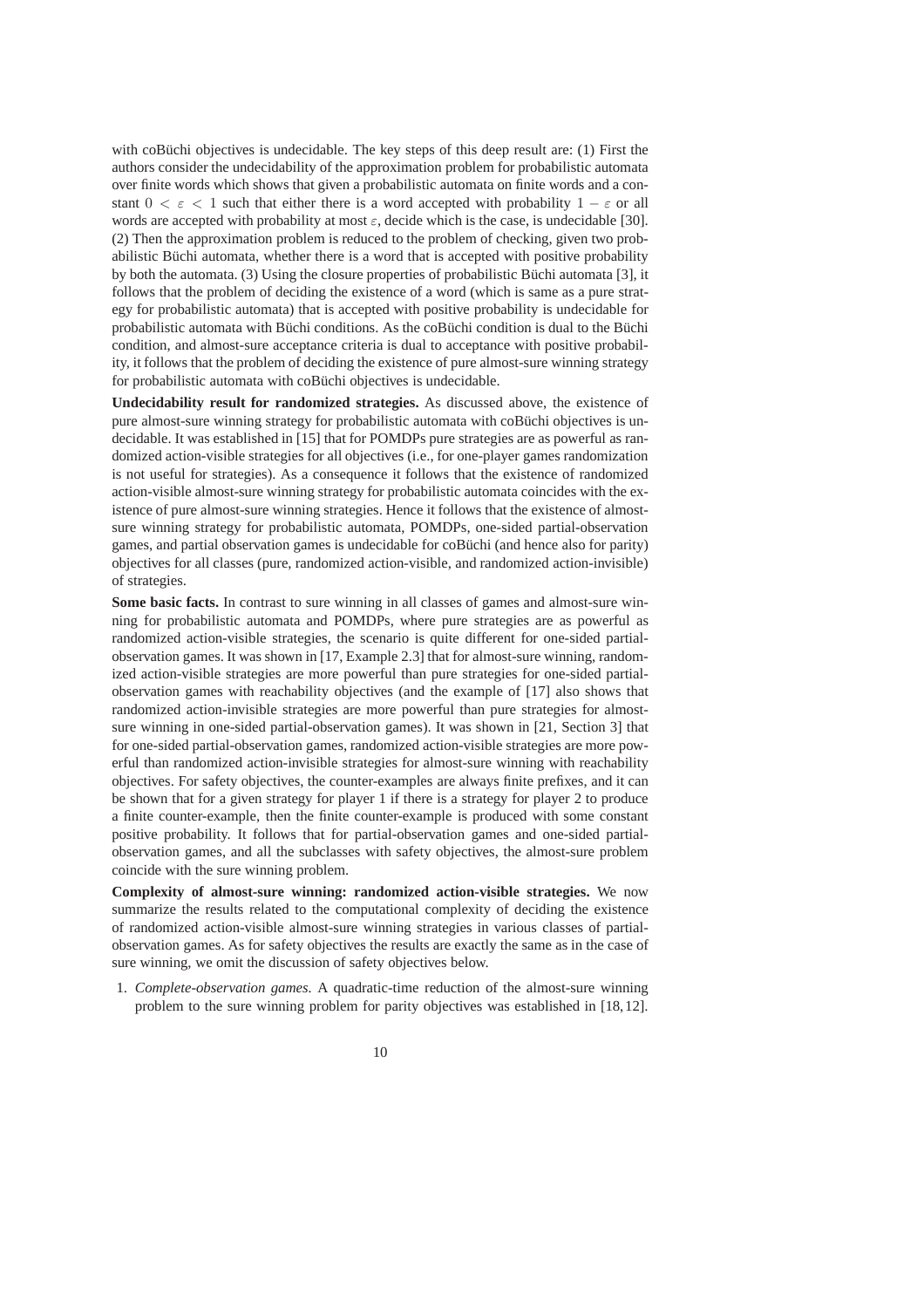The reduction is linear-time for reachability, Büchi and coBüchi objectives. It follows that reachability objectives can be solved in linear time, Büchi and coBüchi objectives in quadratic time, and parity objectives in NP ∩ coNP.

- 2. *Probabilistic automata.* The PSPACE-completeness of the almost-sure winning problem for reachability and Büchi objectives was established in [9,10] for pure strategies. Since for probabilistic automata, the problem for pure strategies coincides with randomized action-visible strategies, the result of PSPACE-completeness follows for all classes of strategies. The almost-sure winning problem is undecidable for coBüchi and parity objectives [2].
- 3. *POMDPs.* The EXPTIME upper bound for the almost-sure winning problem for reachability and Büchi objectives was established in [2] for pure strategies (and hence also for randomized action-visible strategies), and the EXPTIME lower bound was shown in [16]. The almost-sure winning problem is undecidable for coBüchi and parity objectives [2].
- 4. *One-sided games.* The EXPTIME-completeness for almost-sure winning with reachability and Büchi objectives for one-sided partial-observation games was established in [17]. The standard subset construction does not work for almost-sure winning, as the standard subset construction yields a complete-observation game where randomization is not useful, whereas in one-sided partial-observation games randomized strategies are more powerful than pure strategies for almost-sure winning with reachability objectives. A slightly more involved exponential-size game can be constructed to solve the almostsure winning problem, and an EXPTIME lower bound was established through a reduction of the membership problem of alternating polynomial-space Turing machine [17]. The almost-sure winning problem is undecidable for coBüchi and parity objectives [2].
- 5. *Partial-observation games.* The 2EXPTIME-completeness for almost-sure winning with reachability and Büchi objectives for partial-observation games was shown in [4]: the upper bound was established generalizing the result of [17] and the lower bound was established through a reduction of the membership problem of alternating exponentialspace Turing machine. The almost-sure winning problem is undecidable for coBüchi and parity objectives [2].

This gives the results for almost-sure winning, summarized in Theorem 2 below (see also Table 2).

**Strategy complexity of almost-sure winning: randomized action-visible strategies.** The existence of pure memoryless almost-sure winning strategy for complete-observation games with parity objectives was established in [18,12], and a consequence of the result also shows that for complete-observation games with parity objectives pure memoryless strategies are as powerful as randomized action-visible strategies. It was shown in [17] that in onesided partial-observation games belief-based randomized action-visible almost-sure winning strategies exist for reachability and Büchi objectives. As a consequence, an exponential upper bound for memory follows for all decidable problems. The exponential lower bound for memory for POMDPs with reachability objectives was established in [16], and the construction can be adapted to show the same lower bound for probabilistic automata. It was shown in [4] that even in partial-observation games belief-based randomized action-visible almost-sure winning strategies exist for reachability and Büchi objectives. As a consequence optimal exponential memory bound follows for randomized action-visible almost-sure winning strategies for reachability and Büchi objectives for probabilistic automata, POMDPs, one-sided partial observation games, and partial-observation games. For coBüchi and parity objectives, no bound on memory of almost-sure winning strategies can be established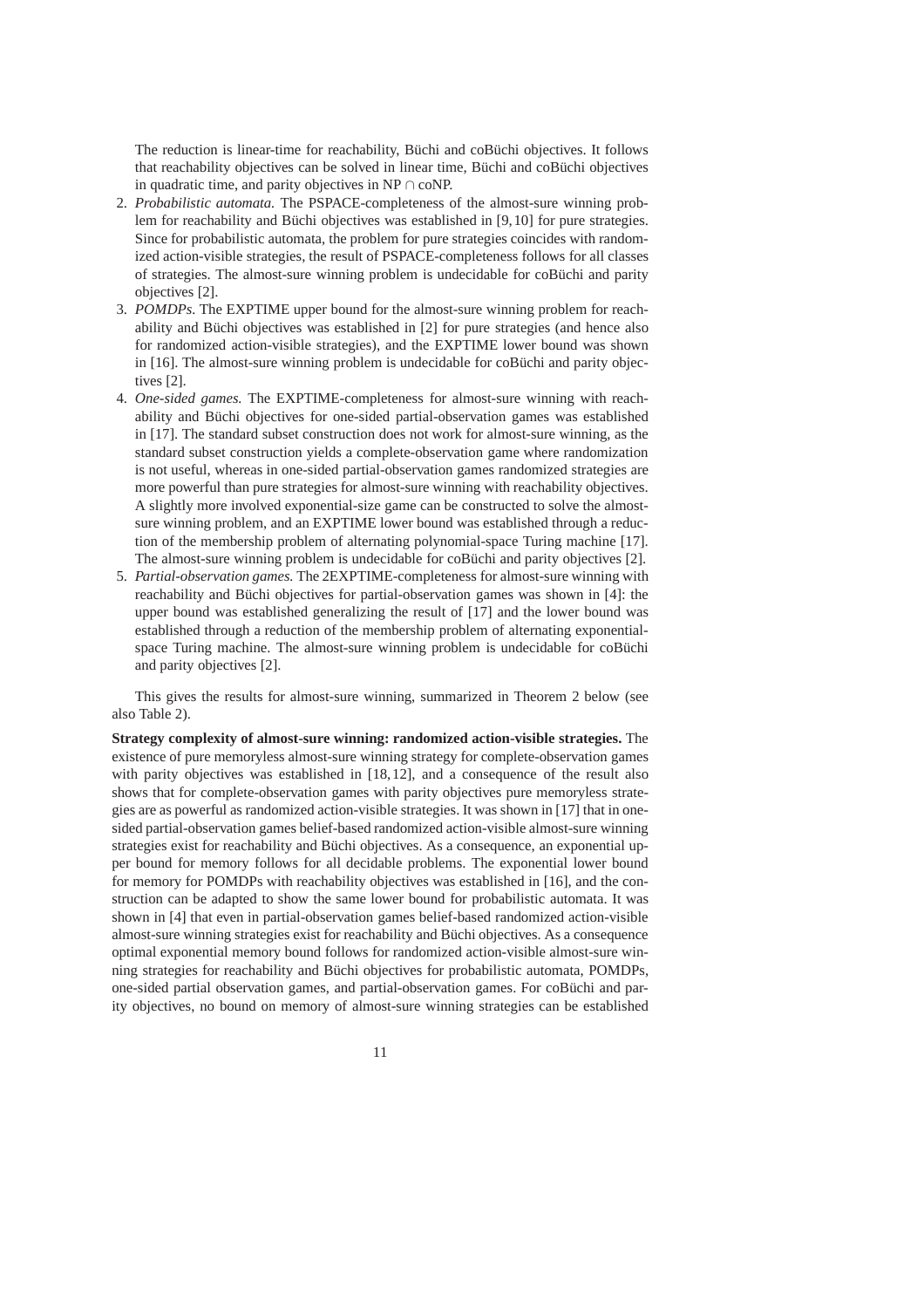as the problem is undecidable. In the sequel, we do not discuss the memory bounds for problems where undecidability has been established as the undecidability result implies that infinite memory is necessary (as sufficiency of finite-memory strategies would imply semidecidability, contradicting the undecidability results).

**Theorem 2 (Complexity of almost-sure winning: randomized action-visible strategies)** *The following assertions hold for randomized action-visible strategies:*

- *1. The almost-sure winning problem for complete-observation games (i) with reachability and safety objectives can be solved in linear time; (ii) with Büchi and coBüchi objectives can be solved in quadratic time; and (iii) with parity objectives is in NP*  $\cap$  *coNP.*
- *2. The almost-sure winning problem for probabilistic automata with reachability, safety, Büchi objectives are PSPACE-complete, and undecidable for coBüchi and parity objectives.*
- *3. The almost-sure winning problem for POMDPs and one-sided partial-observation games with reachability, safety, and Buchi objectives are EXPTIME-complete, and un- ¨ decidable for coBuchi and parity objectives. ¨*
- *4. The almost-sure winning problem for partial-observation games is EXPTIME-complete for safety objectives, 2EXPTIME-complete for reachability, and Büchi objectives, and undecidable for coBuchi and parity objectives. ¨*
- *5. Pure memoryless almost-sure winning strategies exist in complete-observation parity games. Exponential memory is sufficient for almost-sure winning strategies in probabilistic automata, POMDP, one-sided partial-observation games, and partialobservation games with safety, reachability and Buchi objectives; and exponential mem- ¨ ory is necessary for almost-sure winning strategies in probabilistic automata with safety and reachability objectives. For probabilistic automata, infinite memory may be necessary for almost-sure winning with coBuchi and parity objectives. ¨*

**Computational and strategy complexity of almost-sure winning: pure and randomized action-invisible strategies.** We now summarize the results related to the computational complexity of pure and randomized action-invisible almost-sure winning strategies. We start with some basic facts. (1) For complete-observation games, probabilistic automata, and POMDPs, the results for randomized action-visible, randomized action-invisible and pure strategies are the same for almost-sure winning, as for all these classes pure strategies are as powerful as randomized action-visible strategies [13]. (2) For almost-sure winning for reachability and Büchi objectives, the equivalence of the pure and randomized actioninvisible strategies has been established in [14] (polynomial-time reduction in both directions for equivalence). Note that randomized action-invisible strategies are more powerful than pure strategies for almost-sure winning; however, the reduction of [14] shows that given a game  $G$ , a game H (polynomial in the size of  $G$ ) can be constructed such that there is a randomized action-invisible almost-sure winning strategy in  $G$  iff there is a pure one in  $H$ ; and similarly a reduction in the other direction. (3) For safety objectives, all results are similar to the case of sure winning.  $(4)$  For almost-sure winning for Büchi objectives, there is a linear-time reduction to reachability objectives for probabilistic automata [2], and the same reduction also works for partial-observation games. (5) The undecidability results for coBüchi and parity objectives follows from the results of probabilistic automata.

In view of the above facts we discuss the results for almost-sure winning strategies for reachability objectives in one-sided partial-observation games and in general partialobservation games. It was previously claimed that belief-based randomized action-invisible strategies suffices for almost-sure winning for reachability objectives in partial-observation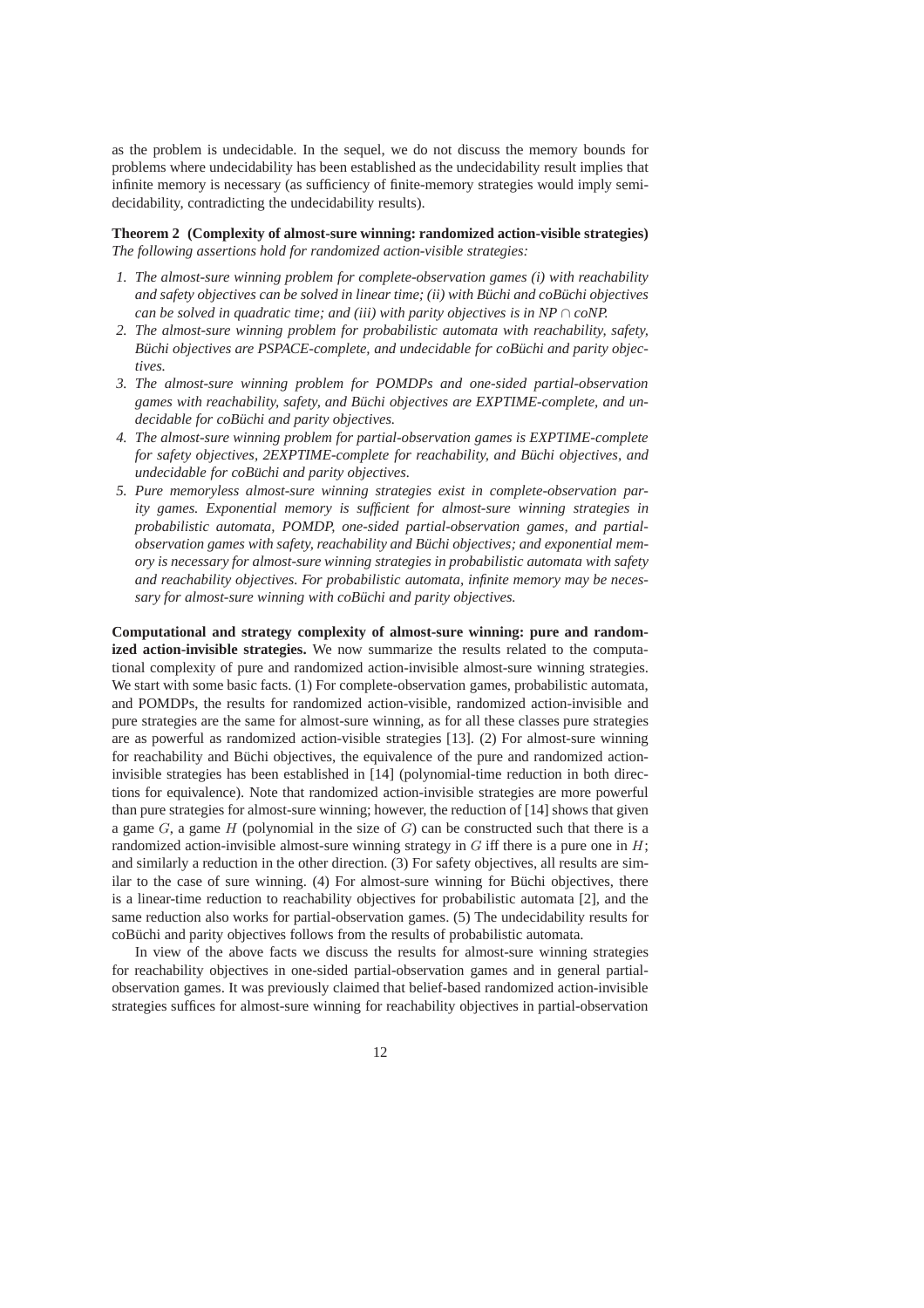|              | Complete-observation | Prob. Automata | <b>POMDP</b>       | One-sided          | Partial-observation |
|--------------|----------------------|----------------|--------------------|--------------------|---------------------|
| Safety       | Linear-time          | PSPACE-comp.   | EXPTIME-comp.      | EXPTIME-comp.      | EXPTIME-comp.       |
| Reachability | Linear-time          | PSPACE-comp.   | EXPTIME-comp.      | EXPTIME-comp.      | $??$ (open)         |
| <b>Büchi</b> | Ouadratic-time       | PSPACE-comp.   | EXPTIME-comp.      | EXPTIME-comp.      | $??$ (open)         |
| coBüchi      | Ouadratic-time       | Undecidable    | <b>Undecidable</b> | <b>Undecidable</b> | <b>Undecidable</b>  |
| Parity       | $NP \cap coNP$       | Undecidable    | Undecidable        | Undecidable        | <b>Undecidable</b>  |

**Table 3** Complexity of almost-sure winning: pure and randomized action-invisible strategies.

games, and enumerating over the space of exponentially many belief-based strategies gives a 2EXPTIME upper bound for the problem [25]. However, it was shown that this result is not correct, and even in the special case of one-sided partial-observation games both pure and randomized action-invisible almost-sure winning strategies require more than belief memory, still exponential memory is sufficient for reachability objectives and the problem is EXPTIME-complete for one-sided partial-observation games [14]. However, the scenario is much more complicated for partial-observation games, and although finite-memory pure and randomized action-invisible strategies suffice for almost-sure winning for reachability objectives, memory of non-elementary size is required in general [14], in contrast to the exponential upper bound claimed in [25]. The exact computational complexity of the problem remains open. The results are summarized in Table 3.

# **Theorem 3 (Complexity of almost-sure winning: pure and randomized action-invisible strategies)** *The following assertions hold for pure and randomized action-invisible strategies:*

- *1. The almost-sure winning problem for complete-observation games (i) with reachability and safety objectives can be solved in linear time; (ii) with Buchi and coBuchi objectives can be solved in quadratic time; and (iii) with parity objectives is in NP*  $\cap$  *coNP.*
- *2. The almost-sure winning problem for probabilistic automata with reachability, safety, and Büchi objectives are PSPACE-complete, and undecidable for coBüchi and parity objectives.*
- *3. The almost-sure winning problem for POMDPs and one-sided partial-observation games with reachability, safety, and Buchi objectives are EXPTIME-complete, and un- ¨ decidable for coBuchi and parity objectives. ¨*
- *4. The almost-sure winning problem for partial-observation games is EXPTIME-complete for safety objectives, and undecidable for coBüchi and parity objectives.*
- *5. Pure memoryless almost-sure winning strategies exist in complete-observation parity games. Almost-sure winning strategies with exponential memory is sufficient for probabilistic automata, POMDP, and one-sided partial-observation games with safety, reachability and Büchi objectives; and exponential memory is necessary for almost-sure winning strategies in probabilistic automata with safety and reachability objectives. For probabilistic automata infinite memory may be necessary for almost-sure winning with coBuchi and parity objectives. For partial-observation games with reachability and Buchi objectives finite-memory almost-sure winning strateg ¨ ies exist, and in general almost-sure winning strategies require at least memory of non-elementary size.*

#### 3.3 Complexity of limit-sure winning

In this section we discuss the results for limit-sure winning.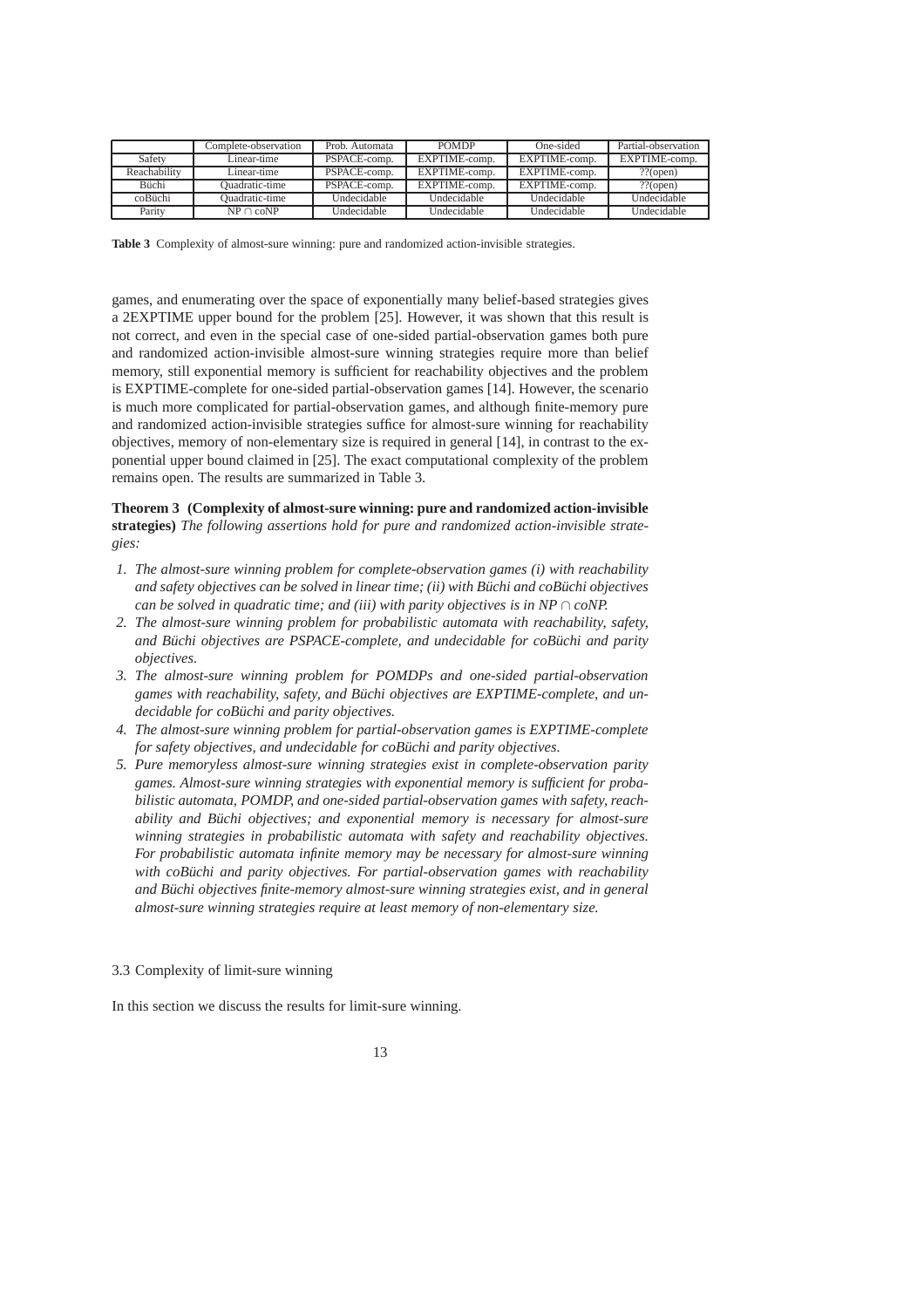|               | complete-observation. | Prob. Automata | <b>POMDP</b>  | One-sided          | Partial-observation |
|---------------|-----------------------|----------------|---------------|--------------------|---------------------|
| Safety        | Linear-time           | PSPACE-comp.   | EXPTIME-comp. | EXPTIME-comp.      | EXPTIME-comp.       |
| Reachability  | Linear-time           | Undecidable    | Undecidable   | <b>Undecidable</b> | Undecidable         |
| <b>Riichi</b> | Ouadratic-time        | Undecidable    | Undecidable   | Undecidable        | Undecidable         |
| coBüchi       | Duadratic-time        | Undecidable    | Undecidable   | Undecidable        | Undecidable         |
| Parity        | $NP \cap coNP$        | Indecidable    | Undecidable   | Undecidable        | Undecidable         |

**Table 4** Complexity of limit-sure winning.

**Complexity of limit-sure winning.** We summarize the results for limit-sure winning. Like in the case of almost-sure winning, for safety objectives limit-sure winning coincides with sure winning (the same argument of finite counter-examples applies). Hence, all results for limit-sure winning for safety objectives follow from the results for sure winning.

- 1. *Complete-observation games.* It follows from the results of [18,12] that for completeobservation games limit-sure winning coincide with almost-sure winning for all parity objectives, and hence all results follow from the results for almost-sure winning
- 2. *Probabilistic automata.* The main undecidability result for limit-sure winning was established for probabilistic finite automata. In [24] the authors start with the automata construction of [2] and show that the following question is undecidable for probabilistic finite automata: for all  $\varepsilon > 0$  is there a word  $w_{\varepsilon}$  that is accepted with probability greater than  $1 - \varepsilon$ ? The results of [24] can be easily adapted to show that the existence of pure strategies for limit-sure winning is undecidable for probabilistic automata with reachability objectives. By the result of [15] for probabilistic automata pure strategies are as powerful as randomized action-visible strategies, and hence the limit-sure winning problem is undecidable for all classes of strategies in probabilistic automata. Since (i) reachability objectives are a special case of Büchi, coBüchi and parity objectives, and (ii) probabilistic automata are a special class of POMDPs, one-sided partial-observation games, and partial-observation games, the undecidability follows for all more general problems.

This gives the results for limit-sure winning, and they are summarized in Theorem 4 (see also Table 4).

### **Theorem 4 (Complexity of limit-sure winning)** *The following assertions hold:*

- *1. The results for limit-sure winning for complete-observation games with all classes of parity objectives, and for all classes of games with safety objectives coincide with the corresponding results for the almost-sure winning problem.*
- *2. The limit-sure winning problem for probabilistic automata, POMDPs, one-sided partialobservation games, and partial-observation games with reachability, Büchi, coBüchi, and parity objectives is undecidable.*

### 3.4 Complexity of value decision problem

In this section we consider the quantitative analysis problem, i.e., the value decision problem.

**Complexity of the value decision problems.** Since the limit-sure winning problem is a special case of the value decision problem (with  $\nu = 1$ ), the undecidability results for all objectives other than safety objectives follow from Theorem 4 for all classes other than completeobservation games. The undecidability of the value decision problem for probabilistic safety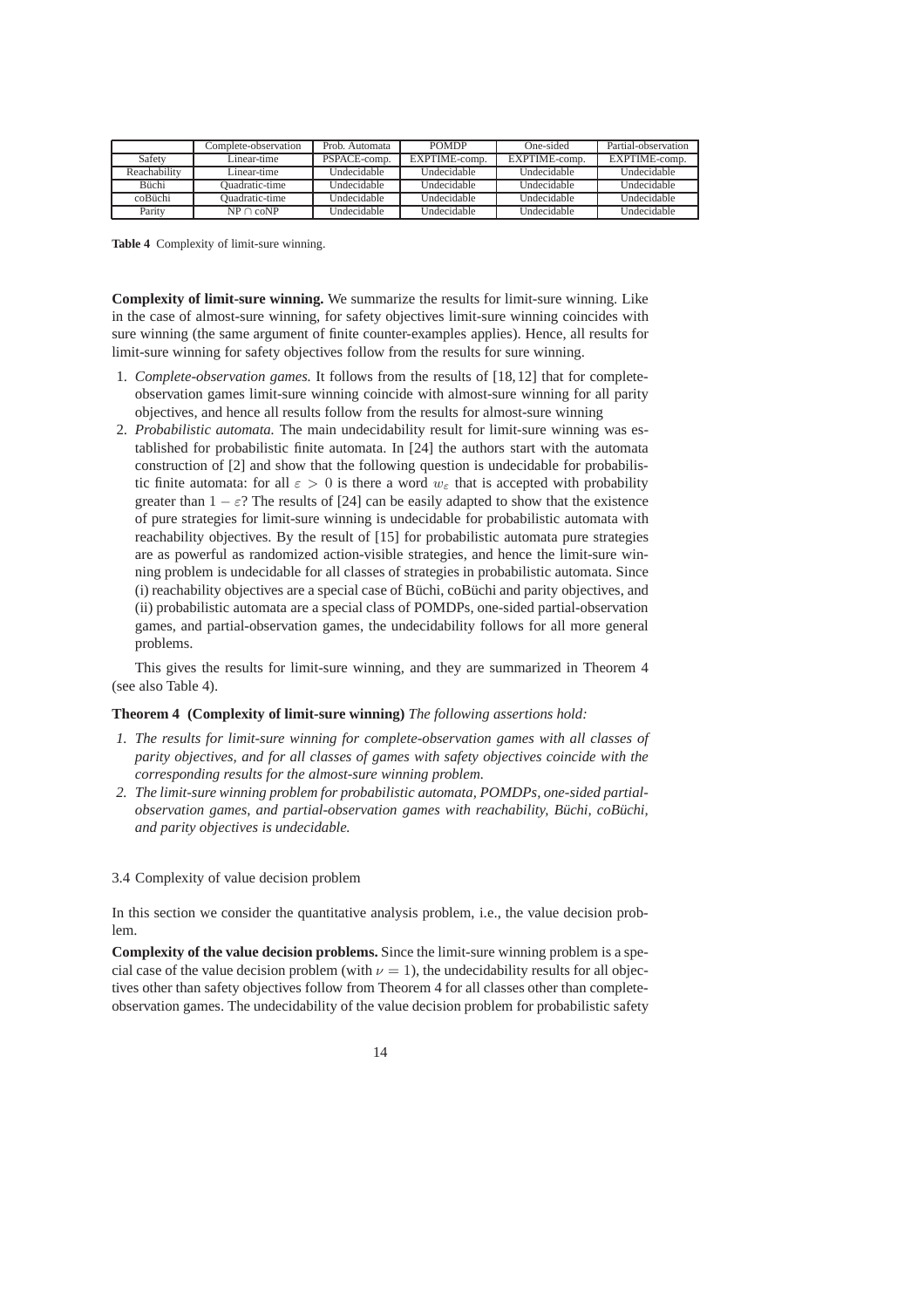|                | Complete-observation | Prob. Automata | <b>POMDP</b> | One-sided          | Partial-observation |
|----------------|----------------------|----------------|--------------|--------------------|---------------------|
| Safety         | $NP \cap coNP$       | Undecidable    | Hndecidable  | <b>Undecidable</b> | Undecidable         |
| Reachability   | $NP \cap coNP$       | Undecidable    | Undecidable  | <b>Undecidable</b> | <b>Undecidable</b>  |
| <b>B</b> iichi | $NP \cap coNP$       | Undecidable.   | Hndecidable  | <b>Undecidable</b> | <b>Undecidable</b>  |
| coBiichi       | $NP \cap coNP$       | Undecidable    | Hndecidable  | <b>Undecidable</b> | <b>Undecidable</b>  |
| Parity         | $NP \cap coNP$       | Undecidable    | Undecidable  | <b>Undecidable</b> | Undecidable         |

**Table 5** Complexity of value decision (quantitative analysis).

automata with pure strategies can be derived from the results of [35,33], and from [15] the undecidability follows for all other classes of strategies. For complete-observation games, the value decision problem was shown to be in NP  $\cap$  coNP for reachability and safety objectives in [20], and parity objectives in [19,12], and for complete-observation games with parity objectives pure memoryless optimal strategies exist [20,19,12]. We summarize the results in Theorem 5 and Table 5.

**Theorem 5 (Complexity of value decision problems)** *The value decision problem for complete-observation games with with safety, reachability, Büchi, coBüchi, and parity objectives lie in NP*  $\cap$  *coNP;* and for probabilistic automata, POMDPs, one-sided partial*observation games and partial-observation games are undecidable.*

### **4 Other Related Results**

We presented a survey of results for partial-observation stochastic games and their subclasses, with parity objectives for different classes of strategies. To keep the presentation focused we omitted several special cases (such as deterministic games), generalizations (such as arithmetic hierarchy characterizations of the undecidable problems), other variants (such as positive winning), and applications. We briefly discuss them below.

**Deterministic games.** In this article we considered stochastic games where the transition function is probabilistic. The special case of deterministic games consist of games graphs with deterministic transition function that given a state and an action gives a unique next state rather than a probability distribution over the next states. All the problems we studied in this work can also be studied for deterministic games, and the collection of results for deterministic games is presented in [13].

**Arithmetic hierarchy characterization.** As we have discussed in the survey, many problems related to qualitative and quantitative analysis are undecidable. An interesting theoretical question is to establish in which level of the arithmetic hierarchy the undecidable problems lie. The arithmetic hierarchy characterization for many of the problems we consider for the special case of probabilistic automata has been considered in [10,11] where it has been established that the undecidable problems lie in the low level of arithmetic hierarchy.

**Positive winning.** Along with sure, almost-sure and limit-sure winning, there is another variant of qualitative analysis, namely positive winning, considered in literature. The positive winning problem asks for the existence of a strategy to ensure that an objective is satisfied with positive probability. Intuitively, the positive winning problem is dual to the almostsure winning problem, and the results of [2] show that the positive winning problem for Büchi objectives is undecidable for probabilistic automata. The positive winning problem for partial-observation games with safety and reachability objectives has been considered in [4] where optimal complexity and memory bounds have been established.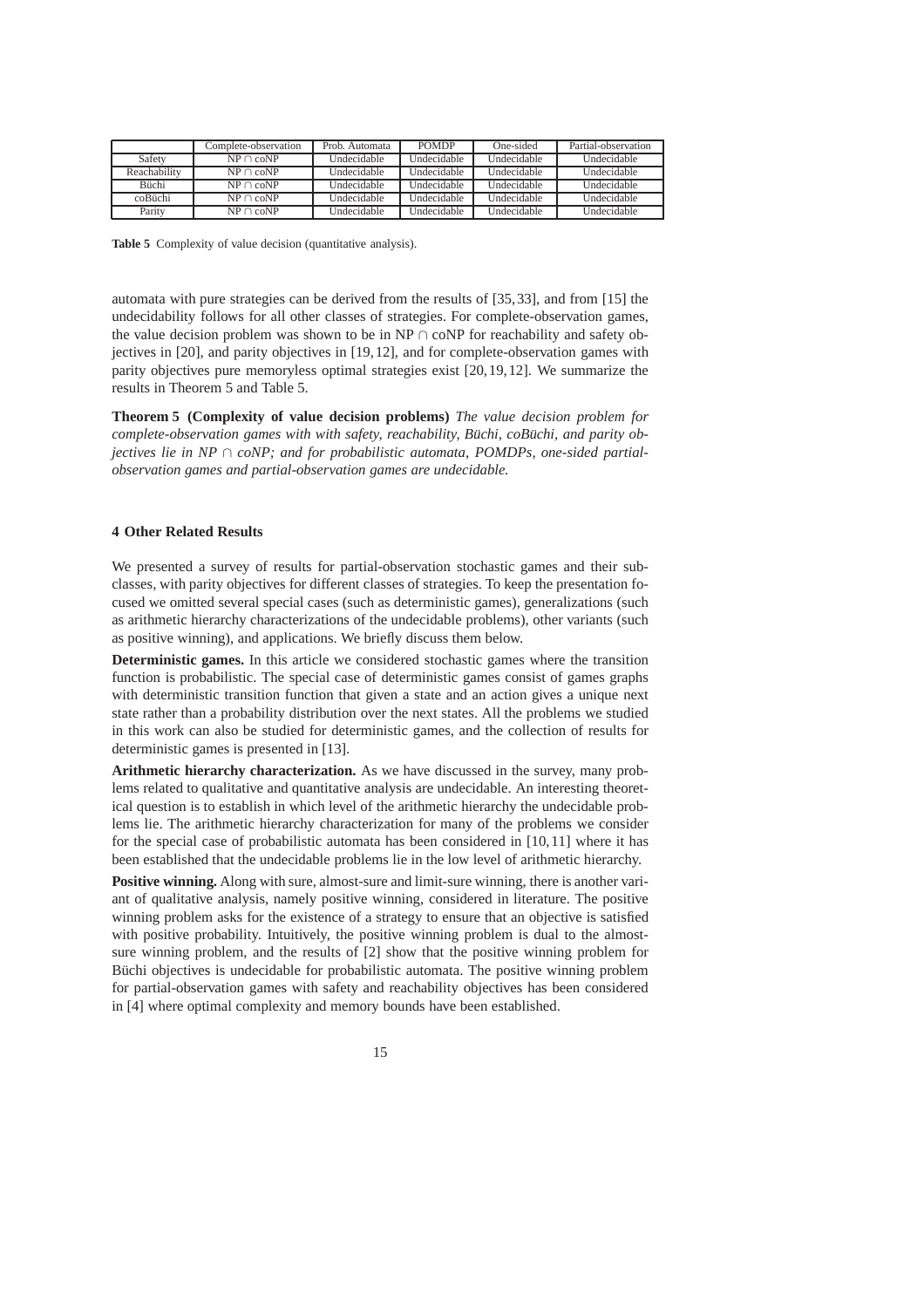**Applications and future directions.** Partial-observation games are an important generalization of complete-observation games, and arise naturally in many applications such as controller synthesis where the controller does not have access to private variables of the plant; in program analysis such as synchronizers for lock placement in concurrent programs [8]; and in artificial intelligence such as controllers for robot planning [29]. Thus analysis of partial-observation games is an important practical problem. However many problems are undecidable and decidable problems often have high complexity. An interesting direction of future research would be to identify natural and practically relevant subclasses of partial-observation games where the qualitative and quantitative analysis problems are more tractable.

**Acknowledgements.** The research was supported by Austrian Science Fund (FWF) Grant No P 23499-N23 on Modern Graph Algorithmic Techniques in Formal Verification, FWF NFN Grant No S11407-N23 (RiSE), ERC Start grant (279307: Graph Games), Microsoft faculty fellows award, ERC Advanced grant QUAREM, and FWF Grant No S11403-N23 (RiSE).

### **References**

- 1. R. Alur, T.A. Henzinger, and O. Kupferman. Alternating-time temporal logic. *Journal of the ACM*, 49:672–713, 2002.
- 2. C. Baier, N. Bertrand, and M. Größer. On decision problems for probabilistic Büchi automata. In *FoSSaCS*, LNCS 4962, pages 287–301. Springer, 2008.
- 3. C. Baier and M. Größer. Recognizing omega-regular languages with probabilistic automata. In *LICS*, pages 137–146, 2005.
- 4. N. Bertrand, B. Genest, and H. Gimbert. Qualitative determinacy and decidability of stochastic games with signals. In *LICS*, pages 319–328. IEEE Computer Society, 2009.
- 5. D. Berwanger and L. Doyen. On the power of imperfect information. In *FSTTCS*, Dagstuhl Seminar Proceedings 08004. Internationales Begegnungs- und Forschungszentrum fuer Informatik (IBFI), 2008.
- 6. P. Billingsley, editor. *Probability and Measure*. Wiley-Interscience, 1995.
- 7. J.R. B¨uchi and L.H. Landweber. Solving sequential conditions by finite-state strategies. *Transactions of the AMS*, 138:295–311, 1969.
- 8. P. Cern´y, K. Chatterjee, T. A. Henzinger, A. Radhakrishna, and R. Singh. Quantitative synthesis for concurrent programs. In *Proc. of CAV*, LNCS 6806, pages 243–259. Springer, 2011.
- 9. R. Chadha, A. P. Sistla, and M. Viswanathan. On the expressiveness and complexity of randomization in finite state monitors. *J. ACM*, 56(5), 2009.
- 10. R. Chadha, A. P. Sistla, and M. Viswanathan. Power of randomization in automata on infinite strings. In *Proc. of CONCUR*, LNCS 5710, pages 229–243. Springer, 2009.
- 11. R. Chadha, A. P. Sistla, and M. Viswanathan. Probabilistic Büchi automata with non-extremal acceptance thresholds. In *Proc. of VMCAI*, pages 103–117, 2011.
- 12. K. Chatterjee. *Stochastic* ω*-Regular Games*. PhD thesis, UC Berkeley, 2007.
- 13. K. Chatterjee and L. Doyen. The complexity of partial-observation parity games. In *Proc. of LPAR (Yogyakarta)*, pages 1–14, 2010.
- 14. K. Chatterjee and L. Doyen. Partial-observation stochastic games: How to win when belief fails. In *LICS'12*. IEEE, 2012 (CoRR abs/1107.2141, July 2011).
- 15. K. Chatterjee, L. Doyen, H. Gimbert, and T.A. Henzinger. Randomness for free. In *MFCS*. Springer, 2010.
- 16. K. Chatterjee, L. Doyen, and T. A. Henzinger. Qualitative analysis of partially-observable Markov decision processes. In *MFCS*, pages 258–269, 2010.
- 17. K. Chatterjee, L. Doyen, T. A. Henzinger, and J.-F. Raskin. Algorithms for omega-regular games of incomplete information. *Logical Methods in Computer Science*, 3(3:4), 2007.
- 18. K. Chatterjee, M. Jurdziński, and T.A. Henzinger. Simple stochastic parity games. In *CSL'03*, volume 2803 of *LNCS*, pages 100–113. Springer, 2003.
- 19. K. Chatterjee, M. Jurdziński, and T.A. Henzinger. Quantitative stochastic parity games. In *SODA'04*, pages 121–130. SIAM, 2004.
- 20. A. Condon. The complexity of stochastic games. *Information and Computation*, 96(2):203–224, 1992.

16